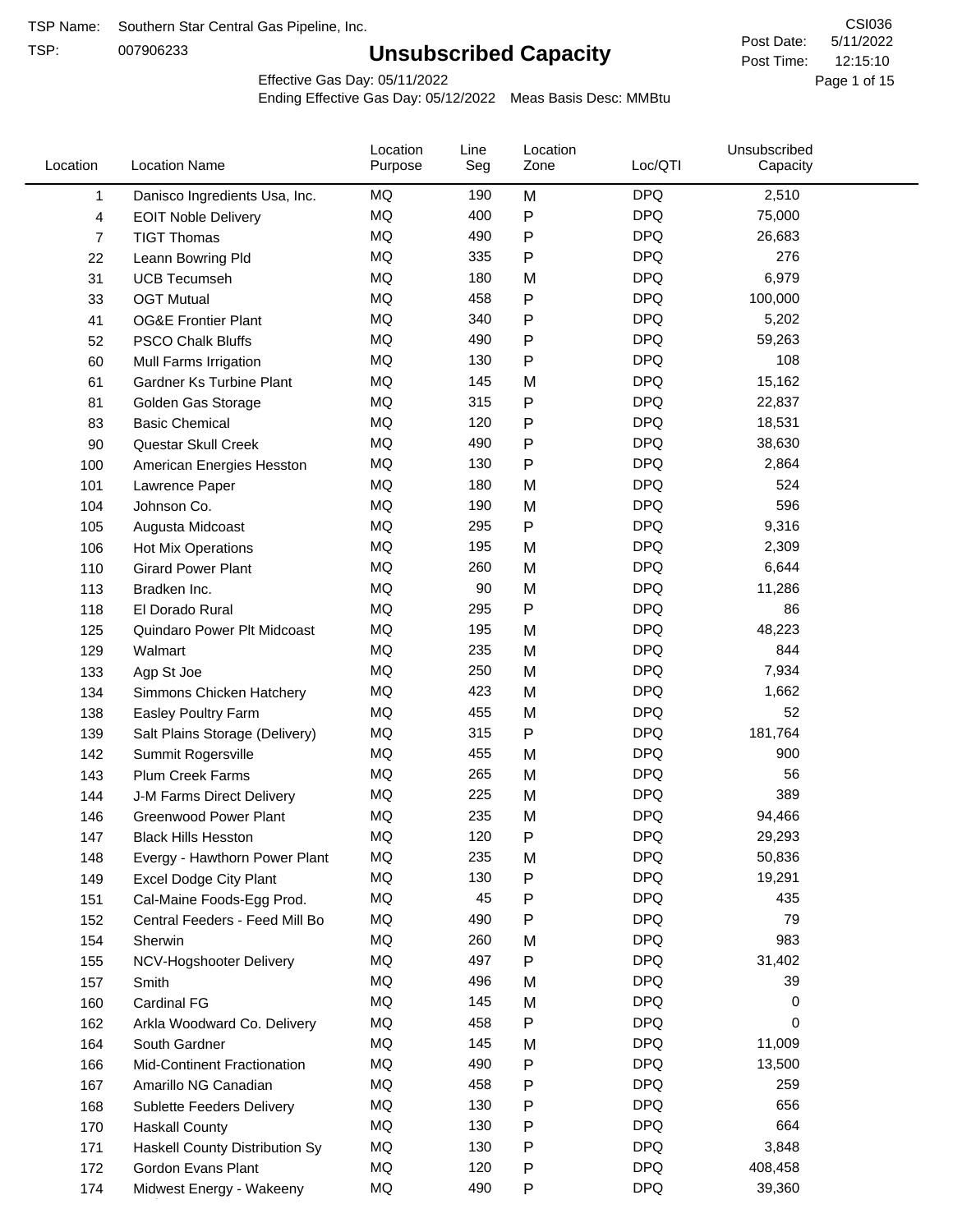TSP:

# **Unsubscribed Capacity**

5/11/2022 Page 2 of 15 12:15:10 CSI036 Post Date: Post Time:

Effective Gas Day: 05/11/2022

| Location | <b>Location Name</b>                  | Location<br>Purpose | Line<br>Seg | Location<br>Zone | Loc/QTI    | Unsubscribed<br>Capacity |  |
|----------|---------------------------------------|---------------------|-------------|------------------|------------|--------------------------|--|
| 175      | <b>Industrial Park</b>                | <b>MQ</b>           | 455         | M                | <b>DPQ</b> | 18,613                   |  |
| 176      | Uc Flint Oaks Hunt Club               | <b>MQ</b>           | 498         | M                | <b>DPQ</b> | 3                        |  |
| 178      | ONG-Enid                              | <b>MQ</b>           | 405         | P                | <b>DPQ</b> | 6,050                    |  |
| 179      | ONG-SW Oklahoma City                  | <b>MQ</b>           | 340         | P                | <b>DPQ</b> | 33,833                   |  |
| 180      | <b>Superior Carney</b>                | <b>MQ</b>           | 390         | Ρ                | <b>DPQ</b> | 12,290                   |  |
| 181      | DCP NW Booster                        | MQ                  | 390         | P                | <b>DPQ</b> | 3,761                    |  |
| 183      | <b>DCP West Edmond</b>                | MQ                  | 400         | Ρ                | <b>DPQ</b> | 2,865                    |  |
| 184      | <b>Constellation NewEnergy -</b>      | MQ                  | 493         | M                | <b>DPQ</b> | 1,847                    |  |
| 185      | <b>Constellation NewEnergy -</b>      | MQ                  | 333         | P                | <b>DPQ</b> | 3,502                    |  |
| 186      | Dennis Langley                        | MQ                  | 190         | M                | <b>DPQ</b> | 239                      |  |
| 189      | Dogwood Energy Power Plant            | MQ                  | 235         | M                | <b>DPQ</b> | 118,246                  |  |
| 193      | <b>KGS Cessna Delivery</b>            | <b>MQ</b>           | 120         | P                | <b>DPQ</b> | 5,410                    |  |
| 195      | <b>Black Hills Lyons</b>              | MQ                  | 45          | P                | <b>DPQ</b> | 4,300                    |  |
| 197      | High Plains Ranch, LLC                | MQ                  | 130         | P                | <b>DPQ</b> | 1,180                    |  |
| 198      | West Drumright                        | MQ                  | 390         | Ρ                | <b>DPQ</b> | 3,216                    |  |
| 202      | Evergy - West Gardner                 | MQ                  | 145         | M                | <b>DPQ</b> | 96,401                   |  |
| 203      | <b>Black Hills- Southern Terminal</b> | MQ                  | 333         | P                | <b>DPQ</b> | 65                       |  |
| 204      | Welch                                 | <b>MQ</b>           | 225         | M                | <b>DPQ</b> | 290                      |  |
| 206      | Arma-Girard-Pittsburg                 | MQ                  | 260         | M                | <b>DPQ</b> | 29,402                   |  |
| 207      | Cher-Scam-W. Min-Carona-              | MQ                  | 260         | M                | <b>DPQ</b> | 546                      |  |
| 208      | <b>KGST Alden Interconnect</b>        | MQ                  | 490         | Ρ                | <b>DPQ</b> | 25,000                   |  |
| 501      | Arkansas City                         | <b>MQ</b>           | 333         | M                | <b>DPQ</b> | 16,895                   |  |
| 510      | Clearwater                            | MQ                  | 120         | P                | <b>DPQ</b> | 492                      |  |
| 512      | <b>Conway Springs</b>                 | MQ                  | 120         | Ρ                | <b>DPQ</b> | 1,499                    |  |
| 525      | Harper                                | MQ                  | 120         | Ρ                | <b>DPQ</b> | 7,336                    |  |
| 530      | Kiowa                                 | <b>MQ</b>           | 315         | Ρ                | <b>DPQ</b> | 1,217                    |  |
| 540      | Oxford                                | <b>MQ</b>           | 333         | Ρ                | <b>DPQ</b> | 6,335                    |  |
| 590      | Wellington                            | MQ                  | 333         | Ρ                | <b>DPQ</b> | 14,713                   |  |
| 610      | <b>Ks Prd Domestics</b>               | MQ                  | 120         | P                | <b>DPQ</b> | 82                       |  |
| 620      | Ok Prd Domestics                      | MQ                  | 400         | Ρ                | <b>DPQ</b> | 45                       |  |
| 710      | <b>Ks Mkt Domestics</b>               | <b>MQ</b>           | 90          | M                | <b>DPQ</b> | 961                      |  |
| 720      | Ok Mkt Domestics                      | <b>MQ</b>           | 225         | M                | <b>DPQ</b> | 44                       |  |
| 730      | Mo Mkt Domestics                      | MQ                  | 455         | M                | <b>DPQ</b> | 8                        |  |
| 904      | Arnett                                | $\sf{MQ}$           | 458         | P                | <b>DPQ</b> | 1,069                    |  |
| 912      | Capron                                | MQ                  | 315         | Ρ                | <b>DPQ</b> | 110                      |  |
| 1103     | Olathe, KS                            | MQ                  | 190         | M                | <b>DPQ</b> | 92                       |  |
| 2008     | Barnsdall                             | MQ                  | 357         | Ρ                | <b>DPQ</b> | 839                      |  |
| 2009     | <b>Bartlesville &amp; Dewey</b>       | $\sf{MQ}$           | 357         | Ρ                | <b>DPQ</b> | 47,112                   |  |
| 2016     | Delaware                              | $\sf{MQ}$           | 497         | Ρ                | <b>DPQ</b> | 224                      |  |
| 2056     | Nowata                                | MQ                  | 497         | Ρ                | <b>DPQ</b> | 7,113                    |  |
| 2064     | Pawhuska                              | MQ                  | 334         | Ρ                | <b>DPQ</b> | 7,755                    |  |
| 2101     | Vinita                                | MQ                  | 225         | M                | <b>DPQ</b> | 7,655                    |  |
| 3504     | Alden                                 | MQ                  | 490         | P                | <b>DPQ</b> | 185                      |  |
| 3508     | Barnard                               | MQ                  | 265         | M                | <b>DPQ</b> | 157                      |  |
| 3512     | Chase                                 | MQ                  | 45          | P                | <b>DPQ</b> | 340                      |  |
| 3520     | Ellsworth                             | MQ                  | 265         | M                | <b>DPQ</b> | 1,692                    |  |
| 3524     | Frederick                             | $\sf{MQ}$           | 265         | M                | <b>DPQ</b> | 60                       |  |
| 3528     | Geneseo                               | $\sf{MQ}$           | 265         | M                | <b>DPQ</b> | 712                      |  |
| 3544     | Kanopolis                             | MQ                  | 265         | M                | <b>DPQ</b> | 457                      |  |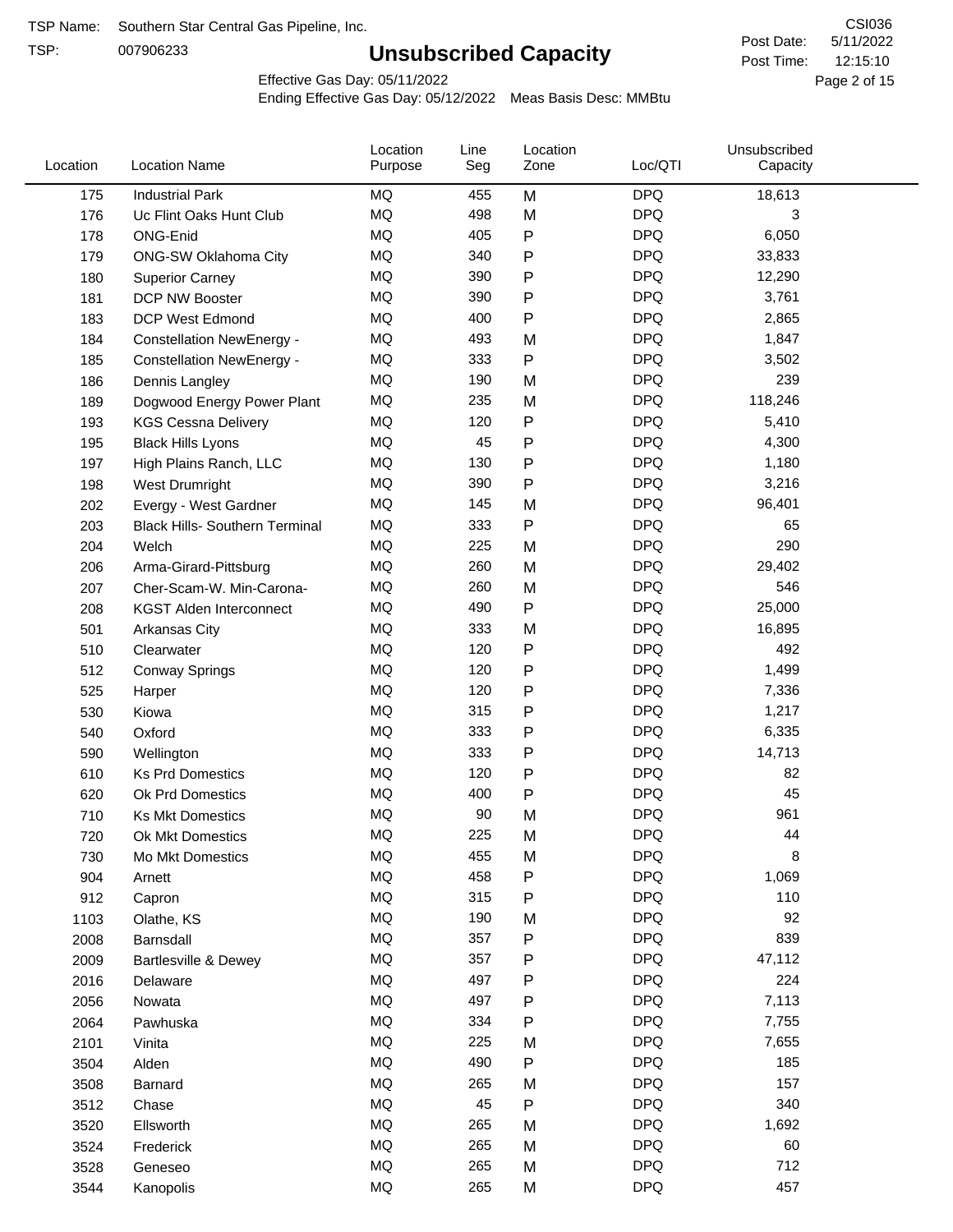TSP: 

# **Unsubscribed Capacity**

5/11/2022 Page 3 of 15 12:15:10 CSI036 Post Date: Post Time:

Effective Gas Day: 05/11/2022

| Location | <b>Location Name</b>      | Location<br>Purpose | Line<br>Seg | Location<br>Zone | Loc/QTI    | Unsubscribed<br>Capacity |  |
|----------|---------------------------|---------------------|-------------|------------------|------------|--------------------------|--|
| 3548     | Lincoln                   | MQ                  | 265         | M                | <b>DPQ</b> | 4,528                    |  |
| 3551     | Lucas                     | <b>MQ</b>           | 265         | M                | <b>DPQ</b> | 711                      |  |
| 3553     | Luray                     | <b>MQ</b>           | 265         | M                | <b>DPQ</b> | 77                       |  |
| 3555     | Minneapolis               | <b>MQ</b>           | 265         | M                | <b>DPQ</b> | 1,424                    |  |
| 3572     | Raymond                   | <b>MQ</b>           | 490         | P                | <b>DPQ</b> | 75                       |  |
| 3576     | Sylvan Grove              | <b>MQ</b>           | 265         | M                | <b>DPQ</b> | 134                      |  |
| 3588     | Vesper                    | <b>MQ</b>           | 265         | M                | <b>DPQ</b> | 42                       |  |
| 3608     | Beloit                    | <b>MQ</b>           | 265         | M                | <b>DPQ</b> | 12,605                   |  |
| 3610     | <b>Burr Oak</b>           | <b>MQ</b>           | 265         | M                | <b>DPQ</b> | 168                      |  |
| 3612     | Cawker City               | <b>MQ</b>           | 265         | M                | <b>DPQ</b> | 625                      |  |
| 3616     | Downs                     | <b>MQ</b>           | 265         | M                | <b>DPQ</b> | 382                      |  |
| 3620     | Esbon                     | <b>MQ</b>           | 265         | M                | <b>DPQ</b> | 63                       |  |
| 3624     | Formosa                   | <b>MQ</b>           | 265         | M                | <b>DPQ</b> | 120                      |  |
| 3628     | Glen Elder                | <b>MQ</b>           | 265         | M                | <b>DPQ</b> | 125                      |  |
| 3640     | Jewell                    | <b>MQ</b>           | 265         | M                | <b>DPQ</b> | 66                       |  |
| 3648     | Lebanon                   | <b>MQ</b>           | 265         | M                | <b>DPQ</b> | 178                      |  |
| 3652     | Mankato                   | <b>MQ</b>           | 265         | M                | <b>DPQ</b> | 1,807                    |  |
| 3654     | Montrose                  | <b>MQ</b>           | 265         | M                | <b>DPQ</b> | 192                      |  |
| 3660     | Osborne                   | <b>MQ</b>           | 265         | M                | <b>DPQ</b> | 4,776                    |  |
| 3676     | Smith Center              | <b>MQ</b>           | 265         | M                | <b>DPQ</b> | 1,401                    |  |
| 4812     | Carthage, Jasper, & Lamar | MQ                  | 450         | M                | <b>DPQ</b> | 5,570                    |  |
| 5002     | East Liberty Receipt      | M <sub>2</sub>      | 260         | M                | <b>RPQ</b> | 42,602                   |  |
| 6565     | Murray Gil Plant          | MQ                  | 120         | $\mathsf{P}$     | <b>DPQ</b> | 166,038                  |  |
| 6704     | Atlanta                   | <b>MQ</b>           | 333         | M                | <b>DPQ</b> | 107                      |  |
| 6706     | Augusta & Leon            | <b>MQ</b>           | 295         | P                | <b>DPQ</b> | 46,347                   |  |
| 6712     | Benton                    | <b>MQ</b>           | 300         | M                | <b>DPQ</b> | 22                       |  |
| 6714     | Burden                    | <b>MQ</b>           | 333         | M                | <b>DPQ</b> | 137                      |  |
| 6716     | Cambridge                 | <b>MQ</b>           | 333         | M                | <b>DPQ</b> | 83                       |  |
| 6720     | Dexter                    | <b>MQ</b>           | 333         | M                | <b>DPQ</b> | 128                      |  |
| 6722     | Douglas                   | <b>MQ</b>           | 295         | P                | <b>DPQ</b> | 4,069                    |  |
| 6724     | El Dorado                 | <b>MQ</b>           | 300         | M                | <b>DPQ</b> | 14,336                   |  |
| 6764     | Potwin                    | <b>MQ</b>           | 300         | M                | <b>DPQ</b> | 125                      |  |
| 6780     | Towanda                   | MQ                  | 300         | M                | <b>DPQ</b> | 6                        |  |
| 6828     | Grenola                   | MQ                  | 333         | M                | <b>DPQ</b> | 127                      |  |
| 6852     | Madison                   | <b>MQ</b>           | 140         | M                | <b>DPQ</b> | 379                      |  |
| 6860     | Olpe                      | <b>MQ</b>           | 140         | M                | <b>DPQ</b> | 129                      |  |
| 7158     | <b>OFS Maysville</b>      | M <sub>2</sub>      | 385         | P                | <b>RPQ</b> | 2,486                    |  |
| 9012     | Circleville               | MQ                  | 90          | M                | <b>DPQ</b> | 133                      |  |
| 9020     | Everest                   | MQ                  | 90          | M                | <b>DPQ</b> | 167                      |  |
| 9024     | Fairview                  | MQ                  | 90          | M                | <b>DPQ</b> | 171                      |  |
| 9026     | <b>Falls City</b>         | MQ                  | 90          | M                | <b>DPQ</b> | 12,490                   |  |
| 9032     | Hamlin                    | MQ                  | 90          | M                | <b>DPQ</b> | 50                       |  |
| 9034     | Hiawatha                  | MQ                  | 90          | M                | <b>DPQ</b> | 2,895                    |  |
| 9036     | Holton                    | <b>MQ</b>           | 90          | M                | <b>DPQ</b> | 4,675                    |  |
| 9038     | Horton                    | <b>MQ</b>           | 90          | M                | <b>DPQ</b> | 1,821                    |  |
| 9040     | Huron                     | MQ                  | 90          | M                | <b>DPQ</b> | 30                       |  |
| 9042     | Highland & Robinson       | MQ                  | 90          | M                | <b>DPQ</b> | 844                      |  |
| 9052     | Morrill                   | $\sf{MQ}$           | 90          | M                | <b>DPQ</b> | 228                      |  |
| 9054     | Muscotah                  | <b>MQ</b>           | 90          | M                | <b>DPQ</b> | 612                      |  |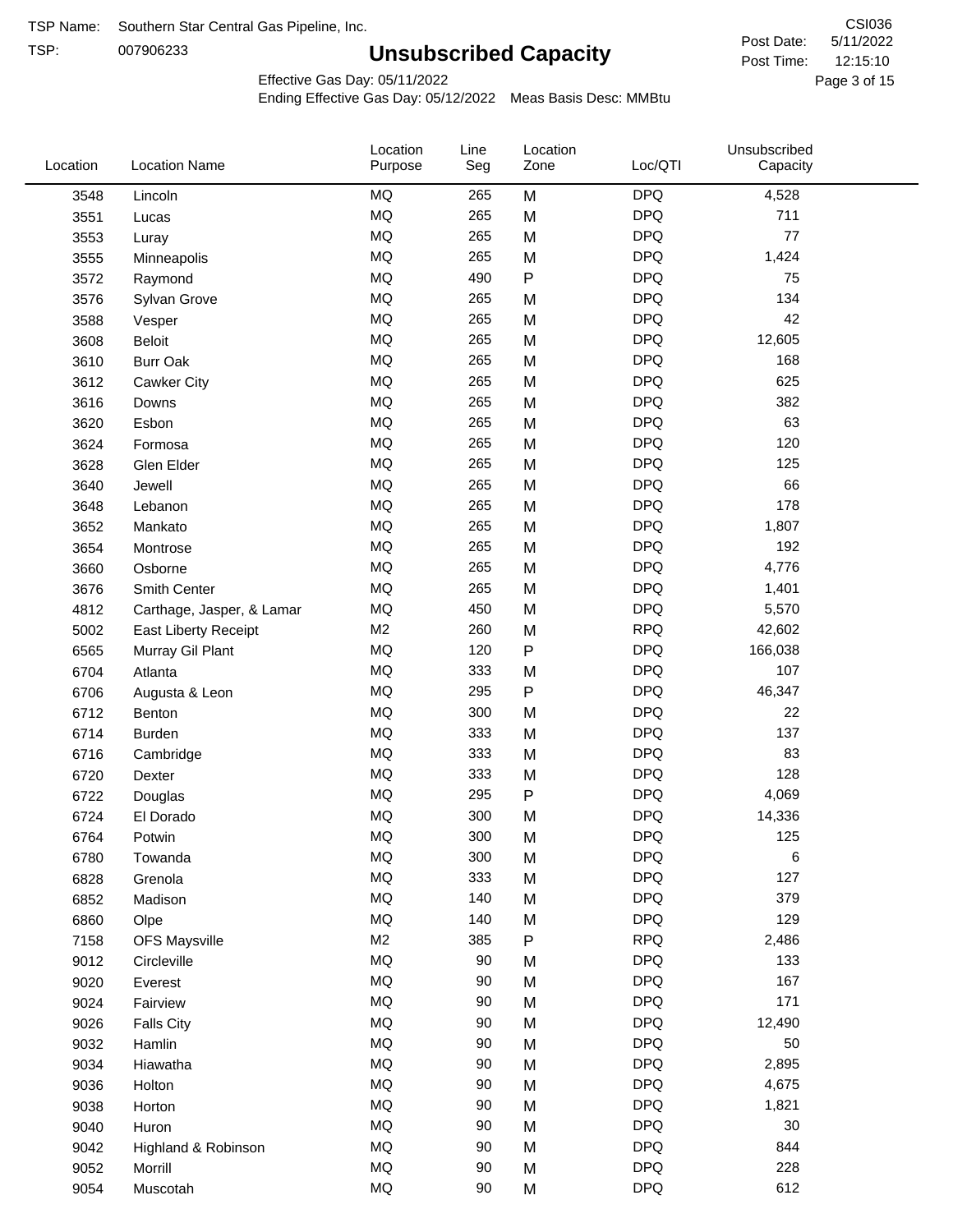TSP:

# **Unsubscribed Capacity**

5/11/2022 Page 4 of 15 12:15:10 CSI036 Post Date: Post Time:

Effective Gas Day: 05/11/2022

| Location | <b>Location Name</b>            | Location<br>Purpose | Line<br>Seg | Location<br>Zone | Loc/QTI    | Unsubscribed<br>Capacity |  |
|----------|---------------------------------|---------------------|-------------|------------------|------------|--------------------------|--|
| 9057     | Netawaka                        | MQ                  | 90          | M                | <b>DPQ</b> | 48                       |  |
| 9059     | Nortonville & Winchester        | MQ                  | 180         | M                | <b>DPQ</b> | 12                       |  |
| 9064     | Oskaloosa                       | MQ                  | 180         | M                | <b>DPQ</b> | 177                      |  |
| 9066     | Ozawkie                         | <b>MQ</b>           | 180         | M                | <b>DPQ</b> | 231                      |  |
| 9075     | Reserve                         | <b>MQ</b>           | 90          | M                | <b>DPQ</b> | 72                       |  |
| 9079     | Sabetha                         | MQ                  | 90          | M                | <b>DPQ</b> | 11,276                   |  |
| 9091     | <b>Valley Falls</b>             | <b>MQ</b>           | 180         | M                | <b>DPQ</b> | 1,271                    |  |
| 9093     | Wathena, Elwood & Troy          | MQ                  | 250         | M                | <b>DPQ</b> | 6,996                    |  |
| 9095     | Whiting                         | <b>MQ</b>           | 90          | M                | <b>DPQ</b> | 40                       |  |
| 9097     | Willis                          | <b>MQ</b>           | 90          | M                | <b>DPQ</b> | 208                      |  |
| 9657     | South Glavin, KS TB             | MQ                  | 145         | M                | <b>DPQ</b> | 36,000                   |  |
| 9835     | Hutchinson                      | <b>MQ</b>           | 490         | P                | <b>DPQ</b> | 279                      |  |
| 10731    | Chelin Pld                      | M <sub>2</sub>      | 315         | P                | <b>RPQ</b> | 12,086                   |  |
| 10847    | Olathe, KS East TB              | <b>MQ</b>           | 145         | M                | <b>DPQ</b> | 1,000                    |  |
| 10997    | EGT Jane - Receipt              | M <sub>2</sub>      | 423         | M                | <b>RPQ</b> | 146,982                  |  |
| 11138    | Anr Brown Emergency             | M <sub>2</sub>      | 90          | M                | <b>RPQ</b> | 23,860                   |  |
| 11377    | Transwestern Canadian - Rec.    | M <sub>2</sub>      | 458         | P                | <b>RPQ</b> | 56,705                   |  |
| 11435    | <b>OkTex Marsh Interconnect</b> | M <sub>2</sub>      | 458         | P                | <b>RPQ</b> | 47,447                   |  |
| 11704    | Alba-Purcell-Neck City          | MQ                  | 450         | M                | <b>DPQ</b> | 77                       |  |
| 11709    | Carl Junction                   | MQ                  | 260         | M                | <b>DPQ</b> | 3,766                    |  |
| 11712    | Carterville                     | MQ                  | 450         | M                | <b>DPQ</b> | 6,134                    |  |
| 11716    | Duenweg                         | <b>MQ</b>           | 450         | M                | <b>DPQ</b> | 1,984                    |  |
| 11740    | Joplin-Galloway                 | <b>MQ</b>           | 450         | M                | <b>DPQ</b> | 44,900                   |  |
| 11772    | <b>Reddings Mill</b>            | <b>MQ</b>           | 225         | M                | <b>DPQ</b> | 370                      |  |
| 11776    | Saginaw                         | MQ                  | 450         | M                | <b>DPQ</b> | 82                       |  |
| 11778    | Smithfield                      | <b>MQ</b>           | 260         | M                | <b>DPQ</b> | 50                       |  |
| 11779    | <b>Stones Corner</b>            | <b>MQ</b>           | 450         | M                | <b>DPQ</b> | 67                       |  |
| 11792    | Webb City                       | MQ                  | 450         | M                | <b>DPQ</b> | 3,052                    |  |
| 12723    | DCP - Kingfisher                | M <sub>2</sub>      | 400         | P                | <b>RPQ</b> | 12,876                   |  |
| 12782    | Herndon Pld                     | M <sub>2</sub>      | 333         | M                | <b>RPQ</b> | 2,822                    |  |
| 13011    | <b>OGT Mutual</b>               | M <sub>2</sub>      | 458         | Ρ                | <b>RPQ</b> | 102,797                  |  |
| 13144    | Own Resources - Waverly         | M <sub>2</sub>      | 490         | P                | <b>RPQ</b> | 29,475                   |  |
| 13194    | <b>Superior Carney Plant</b>    | M <sub>2</sub>      | 390         | P                | <b>RPQ</b> | 36,616                   |  |
| 13565    | St. Francis                     | M <sub>2</sub>      | 490         | P                | <b>RPQ</b> | 17,798                   |  |
| 13604    | Olathe, KS Naval Base TB        | MQ                  | 190         | M                | <b>DPQ</b> | 4,000                    |  |
| 13644    | Kansas City, Kansas             | MQ                  | 115         | M                | <b>DPQ</b> | 170,108                  |  |
| 13735    | State Line Pld                  | M <sub>2</sub>      | 490         | ${\sf P}$        | <b>RPQ</b> | 15,750                   |  |
| 13745    | Kansas City, MO                 | MQ                  | 195         | M                | <b>DPQ</b> | 165,756                  |  |
| 13746    | Grain Valley & Lake Lotawana    | MQ                  | 235         | M                | <b>DPQ</b> | 223,050                  |  |
| 13747    | Kentucky Avenue                 | MQ                  | 235         | M                | <b>DPQ</b> | 60,000                   |  |
| 13748    | 47th & 71st & Stateline         | MQ                  | 115         | M                | <b>DPQ</b> | 267,453                  |  |
| 13906    | Bonny Reservoir Pld             | M <sub>2</sub>      | 490         | P                | <b>RPQ</b> | 44,606                   |  |
| 14027    | Mullendore Pld                  | M <sub>2</sub>      | 335         | P                | <b>RPQ</b> | 6,646                    |  |
| 14155    | Chase County Pld                | M <sub>2</sub>      | 140         | M                | <b>RPQ</b> | 3,841                    |  |
| 14377    | DCP Mustang Plt                 | M <sub>2</sub>      | 340         | P                | <b>RPQ</b> | 11,744                   |  |
| 14391    | <b>REP - North Williams</b>     | M <sub>2</sub>      | 495         | M                | <b>RPQ</b> | 32,434                   |  |
| 14513    | Cimarron Pipeline               | M <sub>2</sub>      | 315         | P                | <b>RPQ</b> | 9,761                    |  |
| 14872    | Own Resources - Wray            | M <sub>2</sub>      | 490         | P                | <b>RPQ</b> | 16,513                   |  |
| 14965    | CIG Riner                       | M <sub>2</sub>      | 490         | P                | <b>RPQ</b> | 51,538                   |  |
|          |                                 |                     |             |                  |            |                          |  |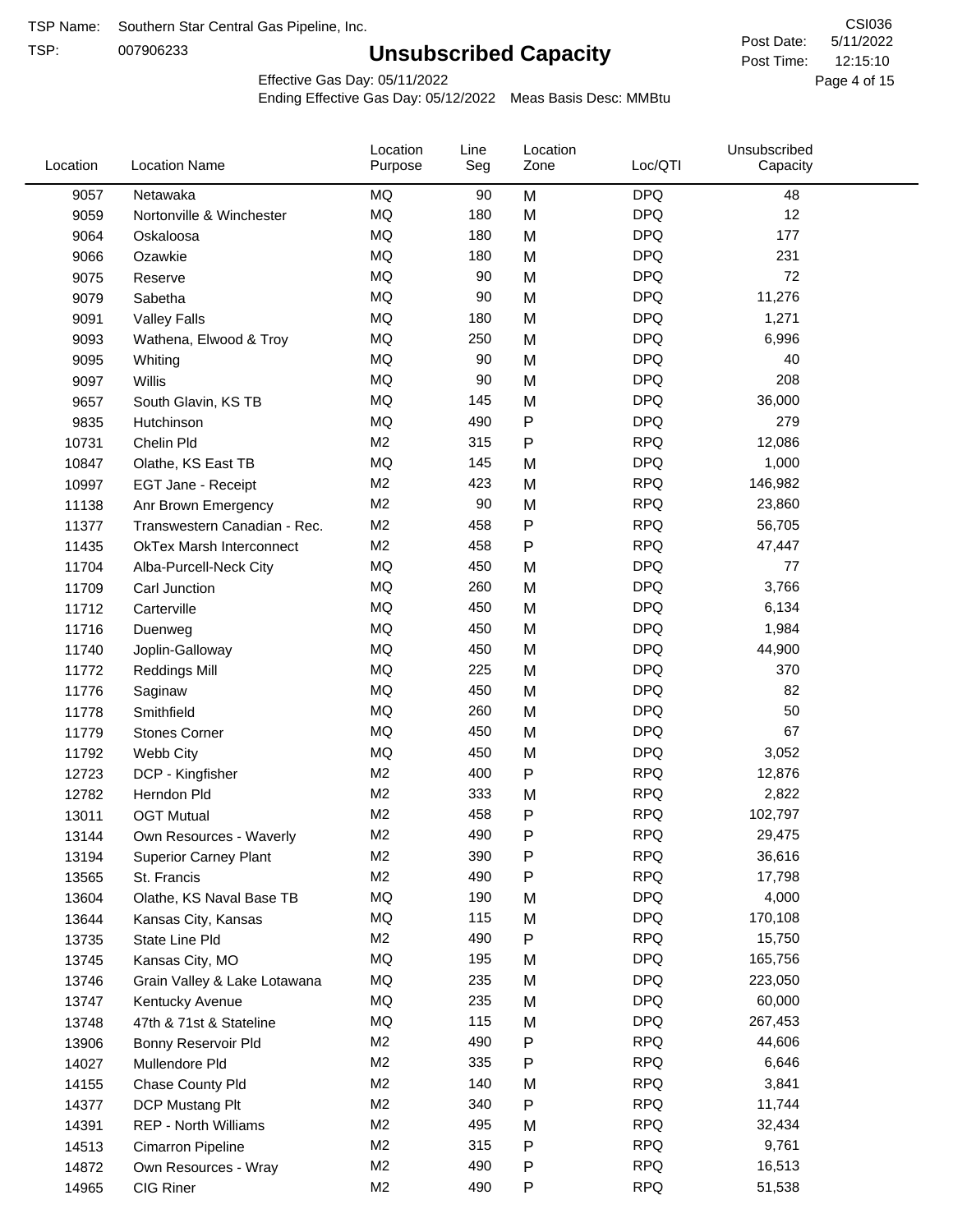TSP:

# **Unsubscribed Capacity**

5/11/2022 Page 5 of 15 12:15:10 CSI036 Post Date: Post Time:

Effective Gas Day: 05/11/2022

| Location | <b>Location Name</b>               | Location<br>Purpose | Line<br>Seg | Location<br>Zone | Loc/QTI    | Unsubscribed<br>Capacity |  |
|----------|------------------------------------|---------------------|-------------|------------------|------------|--------------------------|--|
| 14971    | <b>KGST Ark River</b>              | M2                  | 130         | P                | <b>RPQ</b> | 56,934                   |  |
| 15011    | <b>EOIT Noble</b>                  | M <sub>2</sub>      | 400         | P                | <b>RPQ</b> | 46,050                   |  |
| 15012    | Cleveland Mo                       | <b>MQ</b>           | 235         | M                | <b>DPQ</b> | 26                       |  |
| 15020    | East Lynne & Garden City           | <b>MQ</b>           | 235         | M                | <b>DPQ</b> | 830                      |  |
| 15024    | Freeman                            | <b>MQ</b>           | 235         | M                | <b>DPQ</b> | 76                       |  |
| 15032    | Holden                             | <b>MQ</b>           | 235         | M                | <b>DPQ</b> | 4,017                    |  |
| 15044    | Kingsville                         | <b>MQ</b>           | 235         | M                | <b>DPQ</b> | 41                       |  |
| 15050    | Lone Jack                          | <b>MQ</b>           | 235         | M                | <b>DPQ</b> | 288                      |  |
| 15064    | Peculiar                           | <b>MQ</b>           | 235         | M                | <b>DPQ</b> | 2,265                    |  |
| 15066    | Pleasant Hill                      | <b>MQ</b>           | 235         | M                | <b>DPQ</b> | 4,776                    |  |
| 15117    | Hulah                              | M <sub>2</sub>      | 335         | P                | <b>RPQ</b> | 2,730                    |  |
| 15142    | <b>EOIT McClain</b>                | M <sub>2</sub>      | 385         | P                | <b>RPQ</b> | 91,338                   |  |
| 15216    | Dearborn MO                        | MQ                  | 250         | M                | <b>DPQ</b> | 1,372                    |  |
| 15223    | Nimrod                             | M <sub>2</sub>      | 340         | P                | <b>RPQ</b> | 23,446                   |  |
| 15236    | Questar Skull Creek                | M <sub>2</sub>      | 490         | P                | <b>RPQ</b> | 49,874                   |  |
| 15253    | DCP - Cimarron Plant               | M <sub>2</sub>      | 458         | Ρ                | <b>RPQ</b> | 117,425                  |  |
| 15256    | New Market & Trimble               | <b>MQ</b>           | 250         | M                | <b>DPQ</b> | 92                       |  |
| 15266    | <b>CIG Floris</b>                  | M <sub>2</sub>      | 315         | P                | <b>RPQ</b> | 81,012                   |  |
| 15300    | <b>OFS Stateline</b>               | M <sub>2</sub>      | 458         | P                | <b>RPQ</b> | 48,284                   |  |
| 15343    | St. Francis Pld                    | M <sub>2</sub>      | 490         | P                | <b>RPQ</b> | 13,960                   |  |
| 15405    | Golden Gas Pld                     | M <sub>2</sub>      | 315         | P                | <b>RPQ</b> | 25,274                   |  |
| 15430    | Velma Gas Plant                    | M <sub>2</sub>      | 385         | Ρ                | <b>RPQ</b> | 53,846                   |  |
| 15433    | Scout - Satanta                    | M <sub>2</sub>      | 130         | P                | <b>RPQ</b> | 185,442                  |  |
| 15857    | DCP - Sholem                       | M <sub>2</sub>      | 385         | P                | <b>RPQ</b> | 2,182                    |  |
| 15907    | Cowley Gas Systems, LLC            | M <sub>2</sub>      | 333         | M                | <b>RPQ</b> | 3,084                    |  |
| 16013    | South Olathe TB                    | MQ                  | 145         | M                | <b>DPQ</b> | 24,000                   |  |
| 16289    | Scout - Jayhawk                    | M2                  | 130         | Ρ                | <b>RPQ</b> | 125,886                  |  |
| 16294    | Wamsutter - Echo Springs           | M <sub>2</sub>      | 490         | P                | <b>RPQ</b> | 223,278                  |  |
| 16376    | Salt Plains Storage                | M <sub>2</sub>      | 315         | P                | <b>RPQ</b> | 225,257                  |  |
| 16453    | <b>ETC Texas Pipeline Beaver</b>   | M <sub>2</sub>      | 315         | P                | <b>RPQ</b> | 86,510                   |  |
| 16478    | Envirotek Fuel Systems Inc         | M <sub>2</sub>      | 497         | P                | <b>RPQ</b> | 4,818                    |  |
| 16508    | Blue Jacket                        | <b>MQ</b>           | 225         | M                | <b>DPQ</b> | 81                       |  |
| 16516    | Commerce                           | MQ                  | 225         | M                | <b>DPQ</b> | 6,869                    |  |
| 16532    | Hockerville                        | $\sf{MQ}$           | 225         | M                | <b>DPQ</b> | 219                      |  |
| 16534    | Quapaw                             | M <sub>2</sub>      | 225         | M                | <b>RPQ</b> | 29,362                   |  |
| 16552    | Miami                              | MQ                  | 225         | M                | <b>DPQ</b> | 28,664                   |  |
| 16562    | Republican                         | M2                  | 490         | P                | <b>RPQ</b> | 108,219                  |  |
| 16568    | Quapaw                             | <b>MQ</b>           | 225         | M                | <b>DPQ</b> | 342                      |  |
| 16582    | EnergyVest - W Lenapah             | M2                  | 225         | M                | <b>RPQ</b> | 17,625                   |  |
| 16583    | Cranor Tap                         | M2                  | 497         | P                | <b>RPQ</b> | 6,060                    |  |
| 16584    | Oneok Westex Hemphill              | M <sub>2</sub>      | 458         | Ρ                | <b>RPQ</b> | 39,428                   |  |
| 16592    | <b>TIGT Sugar Creek</b>            | M2                  | 235         | M                | <b>RPQ</b> | 15,186                   |  |
| 16593    | <b>TIGT Glavin</b>                 | M <sub>2</sub>      | 190         | M                | <b>RPQ</b> | 113,678                  |  |
| 16604    | Osage Hills                        | M <sub>2</sub>      | 357         | Ρ                | <b>RPQ</b> | 10,303                   |  |
| 16620    | <b>ETC Texas Pipeline Canadian</b> | M <sub>2</sub>      | 458         | Ρ                | <b>RPQ</b> | 39,194                   |  |
| 16621    | <b>ETC Texas Pipeline Hemphill</b> | M2                  | 458         | Ρ                | <b>RPQ</b> | 61,340                   |  |
| 16667    | ECQ Pipeline - Powell              | M2                  | 117         | M                | <b>RPQ</b> | 13,610                   |  |
| 16679    | Fox Plant                          | M2                  | 385         | P                | <b>RPQ</b> | 5,174                    |  |
| 16746    | Roxanna                            | M2                  | 495         | M                | <b>RPQ</b> | 4,505                    |  |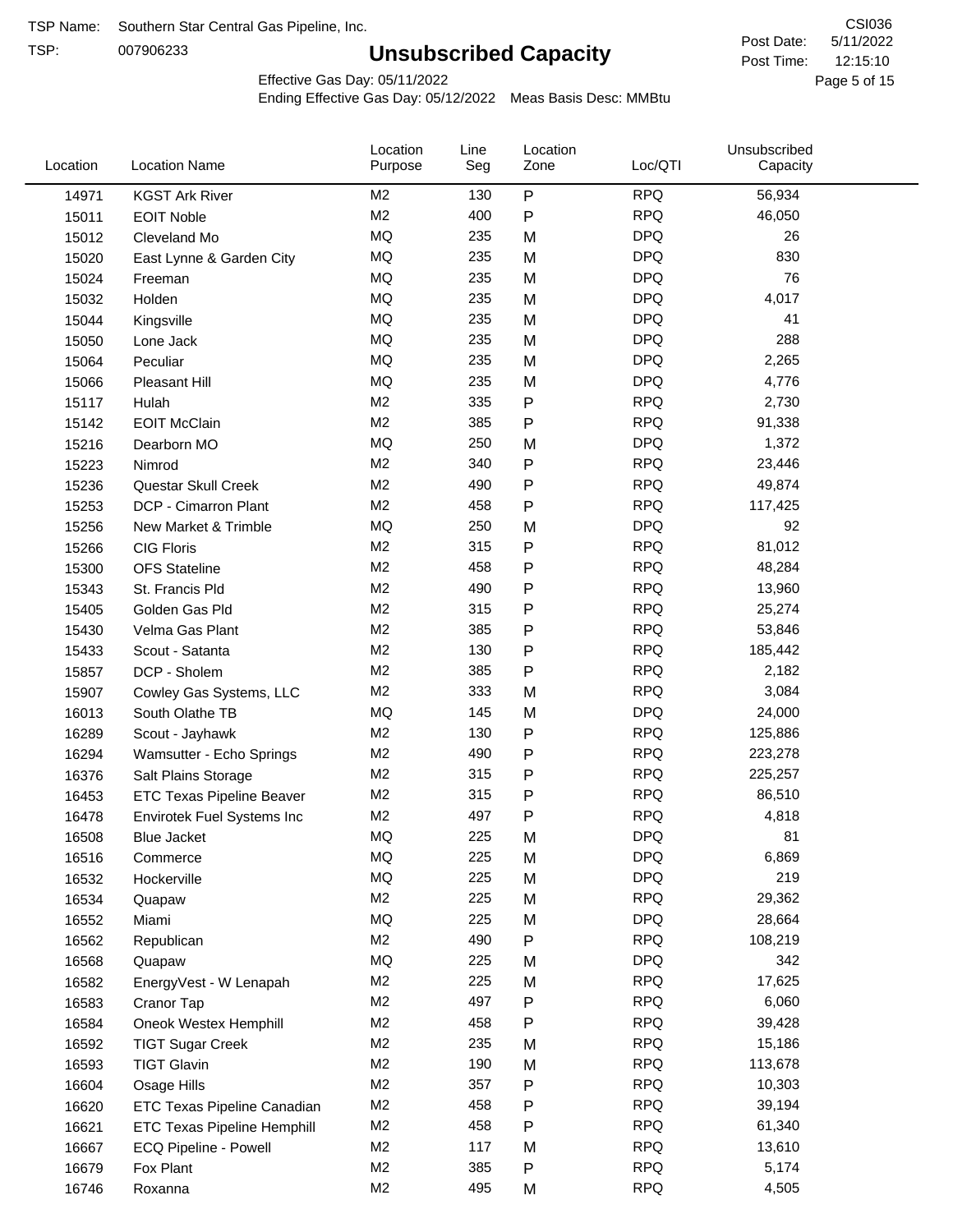TSP:

# **Unsubscribed Capacity**

5/11/2022 Page 6 of 15 12:15:10 CSI036 Post Date: Post Time:

Effective Gas Day: 05/11/2022

| Location | <b>Location Name</b>             | Location<br>Purpose | Line<br>Seg | Location<br>Zone | Loc/QTI    | Unsubscribed<br>Capacity |  |
|----------|----------------------------------|---------------------|-------------|------------------|------------|--------------------------|--|
| 16747    | RedBud-Thayer Tap                | M2                  | 495         | M                | <b>RPQ</b> | 4,872                    |  |
| 16750    | Dilworth Rms                     | M <sub>2</sub>      | 333         | P                | <b>RPQ</b> | 5,334                    |  |
| 16757    | River Rock - Fireside            | M <sub>2</sub>      | 495         | M                | <b>RPQ</b> | 66,400                   |  |
| 16774    | River Rock - E Lenapah           | M <sub>2</sub>      | 225         | M                | <b>RPQ</b> | 17,605                   |  |
| 16794    | <b>NNG Kiowa</b>                 | M <sub>2</sub>      | 130         | P                | <b>RPQ</b> | 73,872                   |  |
| 16798    | <b>Endeavor Energy Resources</b> | M <sub>2</sub>      | 225         | M                | <b>RPQ</b> | 9,982                    |  |
| 16802    | Sunwest                          | M <sub>2</sub>      | 117         | M                | <b>RPQ</b> | 6,183                    |  |
| 16806    | Bluco- East Wann                 | M <sub>2</sub>      | 225         | M                | <b>RPQ</b> | 8,850                    |  |
| 16807    | Bitter Creek Eckley Pld-Yuma     | M2                  | 490         | P                | <b>RPQ</b> | 35,096                   |  |
| 16812    | <b>RiverGas</b>                  | M <sub>2</sub>      | 95          | M                | <b>RPQ</b> | 5,590                    |  |
| 16813    | Cheyenne Plains - Sand Dune      | M <sub>2</sub>      | 130         | P                | <b>RPQ</b> | 395,434                  |  |
| 16817    | <b>Midwest Energy</b>            | M <sub>2</sub>      | 495         | M                | <b>RPQ</b> | 7,179                    |  |
| 16819    | River Rock- Keeton               | M <sub>2</sub>      | 225         | M                | <b>RPQ</b> | 9,535                    |  |
| 16820    | Superior - Hemphill              | M <sub>2</sub>      | 458         | Ρ                | <b>RPQ</b> | 50,052                   |  |
| 16821    | Yuma West                        | M <sub>2</sub>      | 490         | P                | <b>RPQ</b> | 15,688                   |  |
| 16822    | Jayhawk PLD                      | M <sub>2</sub>      | 95          | M                | <b>RPQ</b> | 4,292                    |  |
| 16824    | Coon Creek                       | M <sub>2</sub>      | 497         | P                | <b>RPQ</b> | 8,858                    |  |
| 16835    | Shiloh                           | M2                  | 495         | M                | <b>RPQ</b> | 8,573                    |  |
| 16836    | Evergy - South Harper            | MQ                  | 235         | M                | <b>DPQ</b> | 86,400                   |  |
| 16837    | <b>EKAE Ethanol Plant</b>        | MQ                  | 496         | M                | <b>DPQ</b> | 1,397                    |  |
| 16840    | Nearman Creek Power Plant        | MQ                  | 195         | M                | <b>DPQ</b> | 28,800                   |  |
| 16844    | <b>Montgomery County</b>         | M <sub>2</sub>      | 260         | M                | <b>RPQ</b> | 8,000                    |  |
| 16848    | Colt-Liberty                     | M <sub>2</sub>      | 260         | M                | <b>RPQ</b> | 4,000                    |  |
| 16849    | City of Mulvane Power Plant      | MQ                  | 120         | P                | <b>DPQ</b> | 2,880                    |  |
| 16850    | Escalera - Cow Creek             | M <sub>2</sub>      | 490         | Ρ                | <b>RPQ</b> | 66,094                   |  |
| 16852    | Southeastern KS P/L Wilson       | M <sub>2</sub>      | 495         | M                | <b>RPQ</b> | 60,000                   |  |
| 16857    | Superior - Cashion               | M <sub>2</sub>      | 400         | P                | <b>RPQ</b> | 10,482                   |  |
| 16862    | Superior - Perkins               | M <sub>2</sub>      | 390         | P                | <b>RPQ</b> | 21,660                   |  |
| 16865    | RedBud-Mound Valley              | M <sub>2</sub>      | 260         | M                | <b>RPQ</b> | 8,000                    |  |
| 16871    | <b>TIGT Grant</b>                | M <sub>2</sub>      | 130         | Ρ                | <b>RPQ</b> | 50,000                   |  |
| 16872    | River Rock - Jayhawk             | M <sub>2</sub>      | 495         | M                | <b>RPQ</b> | 57,579                   |  |
| 16873    | Layne Energy Sycamore            | M <sub>2</sub>      | 495         | M                | <b>RPQ</b> | 15,000                   |  |
| 16875    | Crenshaw Road                    | MQ                  | 455         | M                | <b>DPQ</b> | 33,611                   |  |
| 16877    | Acme Energy Services, Inc.       | M <sub>2</sub>      | 260         | M                | <b>RPQ</b> | 8,000                    |  |
| 16880    | Cottonwood                       | M <sub>2</sub>      | 235         | M                | <b>RPQ</b> | 1,000                    |  |
| 16883    | Cherryvale Boorigie PLd          | M <sub>2</sub>      | 495         | M                | <b>RPQ</b> | 34,135                   |  |
| 16884    | Keystone Delivery                | MQ                  | 390         | P                | <b>DPQ</b> | 6,067                    |  |
| 16890    | ADM/Deerfield                    | MQ                  | 95          | M                | <b>DPQ</b> | 6,078                    |  |
| 16891    | <b>KP Liberty</b>                | M2                  | 260         | M                | <b>RPQ</b> | 8,300                    |  |
| 16897    | REP - South Williams             | M <sub>2</sub>      | 117         | M                | <b>RPQ</b> | 30,198                   |  |
| 16905    | NEOK Production Company,         | M2                  | 225         | M                | <b>RPQ</b> | 7,970                    |  |
| 16908    | River Rock - Ft. Scott           | M2                  | 495         | M                | <b>RPQ</b> | 54,600                   |  |
| 16911    | Evergy - Lake Road               | MQ                  | 250         | M                | <b>DPQ</b> | 34,400                   |  |
| 16912    | Targa - Waynoka                  | M <sub>2</sub>      | 315         | P                | <b>RPQ</b> | 157,111                  |  |
| 16916    | Kansas Ethanol, LLC              | MQ                  | 490         | P                | <b>DPQ</b> | 3,500                    |  |
| 16917    | Downstream Casino                | MQ                  | 225         | M                | <b>DPQ</b> | 1,510                    |  |
| 16918    | Show Me Ethanol                  | MQ                  | 425         | M                | <b>DPQ</b> | 6,623                    |  |
| 16922    | <b>Timberline Energy</b>         | M2                  | 340         | P                | <b>RPQ</b> | 6,846                    |  |
| 16923    | <b>Mid-Continent Market</b>      | MQ                  | 120         | P                | <b>DPQ</b> | 30,000                   |  |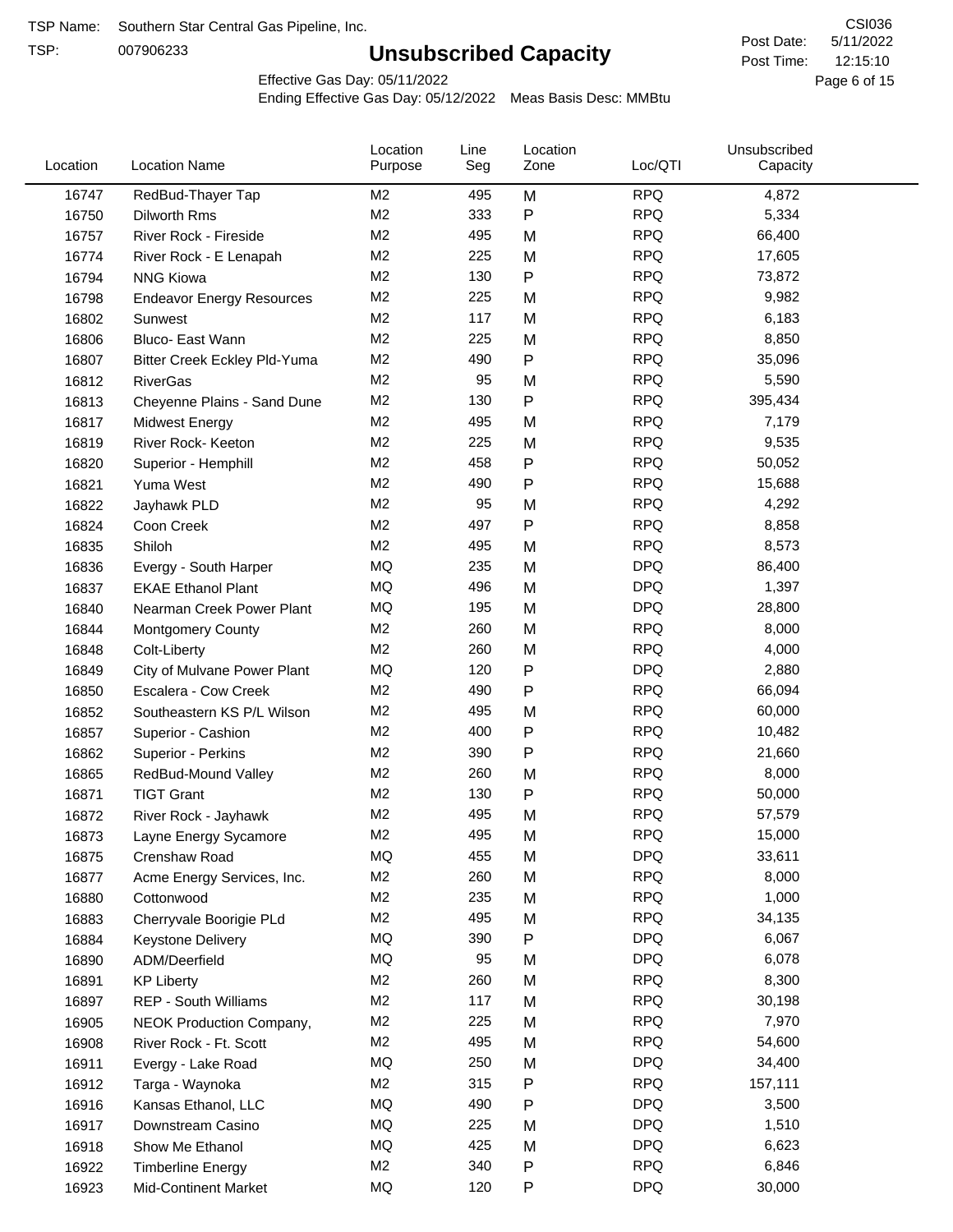TSP:

# **Unsubscribed Capacity**

5/11/2022 Page 7 of 15 12:15:10 CSI036 Post Date: Post Time:

Effective Gas Day: 05/11/2022

| Location | <b>Location Name</b>                                       | Location<br>Purpose | Line<br>Seg | Location<br>Zone | Loc/QTI    | Unsubscribed<br>Capacity |  |
|----------|------------------------------------------------------------|---------------------|-------------|------------------|------------|--------------------------|--|
| 16931    | Midwest Energy - Goodman                                   | ΜQ                  | 490         | P                | <b>DPQ</b> | 8,000                    |  |
| 16933    | Westar Emporia Energy                                      | MQ                  | 140         | M                | <b>DPQ</b> | 106,202                  |  |
| 16935    | River Rock - Graybill                                      | M <sub>2</sub>      | 260         | M                | <b>RPQ</b> | 23,168                   |  |
| 16941    | REP - Independence CDP                                     | M <sub>2</sub>      | 117         | M                | <b>RPQ</b> | 29,270                   |  |
| 16942    | <b>Big Timber</b>                                          | M2                  | 490         | P                | <b>RPQ</b> | 49,356                   |  |
| 16945    | ETC Texas Pipeline Antelope                                | M2                  | 458         | Ρ                | <b>RPQ</b> | 110,000                  |  |
| 16949    | Summit Branson                                             | MQ                  | 455         | M                | <b>DPQ</b> | 62,208                   |  |
| 16952    | <b>Overland Park</b>                                       | MQ                  | 115         | M                | <b>DPQ</b> | 77,485                   |  |
| 16953    | Merriam                                                    | MQ                  | 115         | M                | <b>DPQ</b> | 123,624                  |  |
| 16955    | Mustang Gas Products, LLC                                  | M <sub>2</sub>      | 405         | P                | <b>RPQ</b> | 25,550                   |  |
| 16956    | Superior - Ford                                            | M2                  | 130         | Ρ                | <b>RPQ</b> | 17,375                   |  |
| 16962    | Summit Sedalia                                             | <b>MQ</b>           | 235         | M                | <b>DPQ</b> | 0                        |  |
| 16967    | Noble Energy - Lilli                                       | M2                  | 490         | Ρ                | <b>RPQ</b> | 40,863                   |  |
| 16972    | <b>ONG Norman</b>                                          | MQ                  | 385         | Ρ                | <b>DPQ</b> | 40                       |  |
| 16975    | <b>Superior - Spring Creek</b>                             | M <sub>2</sub>      | 315         | Ρ                | <b>RPQ</b> | 7,680                    |  |
| 16976    | Bettis Asphalt & Construction                              | MQ                  | 180         | M                | <b>DPQ</b> | 3,216                    |  |
| 16977    | <b>KGS Kansas Star Casino</b>                              | MQ                  | 333         | P                | <b>DPQ</b> | 144                      |  |
| 16980    | <b>Black Hills Colwich</b>                                 | MQ                  | 120         | Ρ                | <b>DPQ</b> | 9,995                    |  |
| 16981    | Superior - Bellmon                                         | M2                  | 380         | P                | <b>RPQ</b> | 63,800                   |  |
| 16983    | DCP Midstream - Ellis                                      | MQ                  | 458         | Ρ                | <b>DPQ</b> | 6,702                    |  |
| 16988    | Atmos Energy - W. Lawrence                                 | MQ                  | 180         | M                | <b>DPQ</b> | 127                      |  |
| 16991    | Williams Midstream North Alva                              | MQ                  | 315         | Ρ                | <b>DPQ</b> | 1,992                    |  |
| 16992    | <b>ONG Ottawa</b>                                          | MQ                  | 225         | M                | <b>DPQ</b> | 0                        |  |
| 16993    | Farmer's Gas                                               | MQ                  | 130         | Ρ                | <b>DPQ</b> | 9,000                    |  |
| 16996    | Scout Sublette Delivery                                    | MQ                  | 130         | Ρ                | <b>DPQ</b> | 100                      |  |
| 16997    | Devon Energy Medford Station                               | M <sub>2</sub>      | 315         | Ρ                | <b>RPQ</b> | 30,000                   |  |
| 16998    | Cheyenne Light, Fuel and                                   | MQ                  | 490         | P                | <b>DPQ</b> | 90,800                   |  |
| 16999    | ETC - Crescent                                             | M <sub>2</sub>      | 400         | P                | <b>RPQ</b> | 35,000                   |  |
| 17000    | Bourbon County, KS -                                       | MQ                  | 95          | M                | <b>DPQ</b> | 1                        |  |
| 17003    | Sunflower Electric Rubart                                  | MQ                  | 130         | Ρ                | <b>DPQ</b> | 48,808                   |  |
| 17004    | <b>NGPL Beaver</b>                                         | MQ                  | 315         | Ρ                | <b>DPQ</b> | 175,000                  |  |
|          |                                                            | MQ                  | 315         | P                | <b>DPQ</b> | 5,000                    |  |
| 17005    | ETC - Rose Valley (Delivery)                               | M <sub>2</sub>      | 315         | Ρ                | <b>RPQ</b> | 195,226                  |  |
| 17006    | ETC - Rose Valley                                          | MQ                  | 335         |                  | <b>DPQ</b> | 51,383                   |  |
| 17008    | OMPA Lamb                                                  | M2                  | 490         | P<br>P           | <b>RPQ</b> | 25,000                   |  |
| 17009    | <b>Grasslands Energy Centennial</b><br>Noble Keota Receipt | M <sub>2</sub>      | 490         |                  | <b>RPQ</b> | 52,200                   |  |
| 17010    |                                                            | MQ                  | 490         | Ρ                | <b>DPQ</b> | 52,200                   |  |
| 17011    | Noble Keota Delivery                                       | M <sub>2</sub>      |             | Ρ                | <b>RPQ</b> |                          |  |
| 17013    | Enlink - Battle Ridge                                      | M <sub>2</sub>      | 390<br>490  | Ρ                | <b>RPQ</b> | 31,824                   |  |
| 17021    | <b>TIGT Yuma</b>                                           | MQ                  |             | Ρ                |            | 24,562                   |  |
| 17033    | Kickapoo Nation School                                     |                     | 90          | M                | <b>DPQ</b> | 300                      |  |
| 17034    | ENVIA Energy Oklahoma City,                                | MQ                  | 400         | Ρ                | <b>DPQ</b> | 3,888                    |  |
| 17035    | Ameren Columbia                                            | MQ                  | 235         | M                | <b>DPQ</b> | 35,512                   |  |
| 17036    | <b>Coffeyville Resources</b>                               | MQ                  | 260         | M                | <b>DPQ</b> | 39,992                   |  |
| 17050    | Atmos - Forest View                                        | MQ                  | 190         | M                | <b>DPQ</b> | 4,058                    |  |
| 17052    | ONG NW Oklahoma City                                       | MQ                  | 340         | P                | <b>DPQ</b> | 39,000                   |  |
| 17054    | <b>ONG Guthrie</b>                                         | MQ                  | 400         | Ρ                | <b>DPQ</b> | 4,799                    |  |
| 17055    | ETC Texas Pipeline Nash                                    | MQ                  | 458         | Ρ                | <b>DPQ</b> | 1,500                    |  |
| 17056    | Blue Mountain - Chisholm Trail                             | M <sub>2</sub>      | 340         | P                | <b>RPQ</b> | 72,000                   |  |
| 17057    | City of Tonkawa                                            | $\sf{MQ}$           | 380         | P                | <b>DPQ</b> | 3,000                    |  |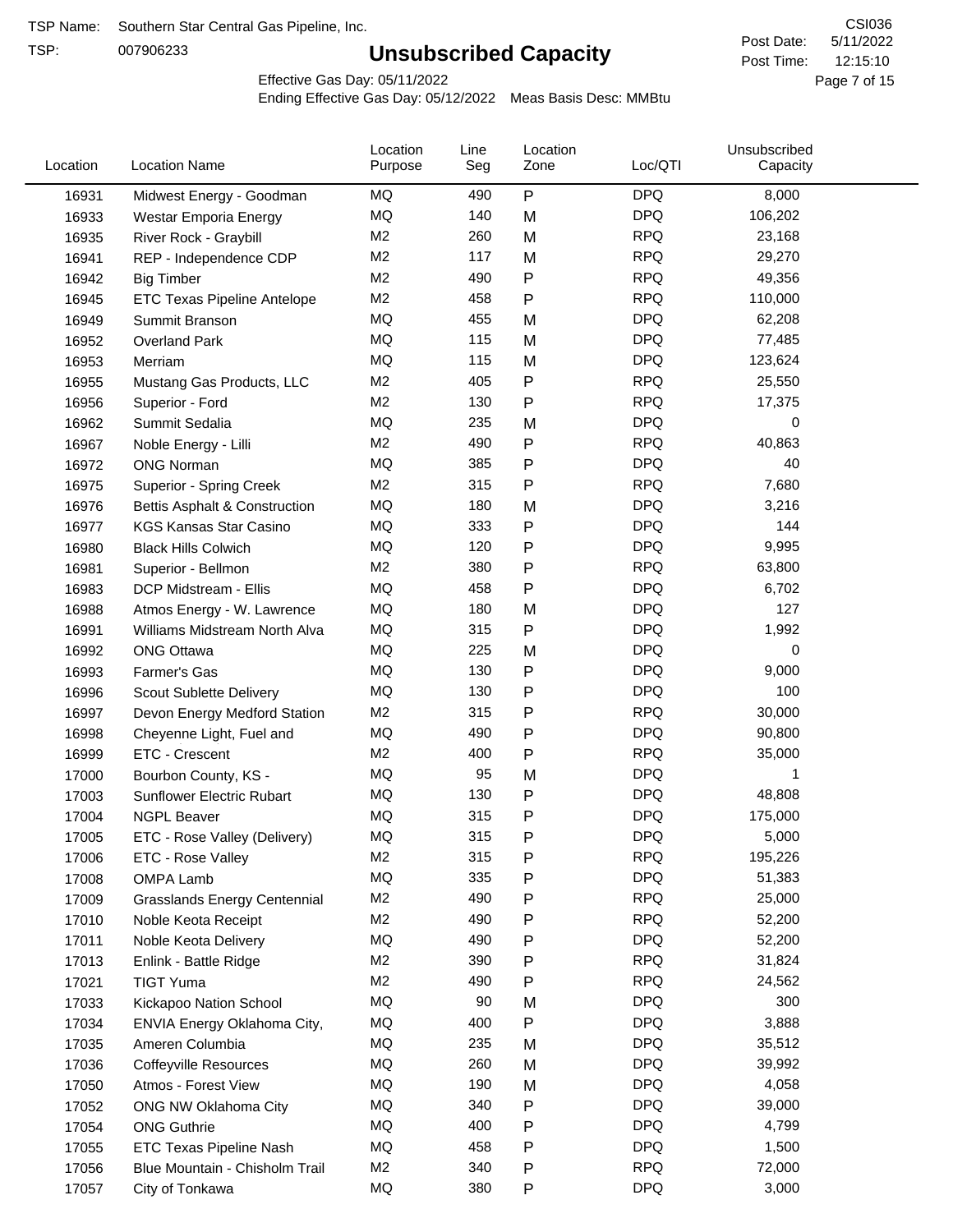TSP:

# **Unsubscribed Capacity**

5/11/2022 Page 8 of 15 12:15:10 CSI036 Post Date: Post Time:

Effective Gas Day: 05/11/2022

| Location | <b>Location Name</b>           | Location<br>Purpose | Line<br>Seg | Location<br>Zone | Loc/QTI    | Unsubscribed<br>Capacity |  |
|----------|--------------------------------|---------------------|-------------|------------------|------------|--------------------------|--|
| 17058    | RPP - Hamm Landfill            | M2                  | 195         | M                | <b>RPQ</b> | 2,500                    |  |
| 17060    | Atmos-Elk City                 | MQ                  | 87          | M                | <b>DPQ</b> | 216                      |  |
| 17064    | Koch - Enid                    | MQ                  | 405         | ${\sf P}$        | <b>DPQ</b> | 0                        |  |
| 17065    | Canyon - Redcliff (Receipt)    | M <sub>2</sub>      | 458         | $\mathsf{P}$     | <b>RPQ</b> | 180,000                  |  |
| 17066    | Canyon - Redcliff (Delivery)   | MQ                  | 458         | P                | <b>DPQ</b> | 6,175                    |  |
| 17067    | Blue Mountain - Chisholm Trail | M2                  | 340         | ${\sf P}$        | <b>RPQ</b> | 70,000                   |  |
| 17068    | <b>EOIT Alfalfa</b>            | M <sub>2</sub>      | 458         | P                | <b>RPQ</b> | 200,000                  |  |
| 17069    | <b>NGPL Carter</b>             | MQ                  | 385         | ${\sf P}$        | <b>DPQ</b> | 65,000                   |  |
| 17080    | <b>ONEOK Bakken Pipeline</b>   | MQ                  | 490         | $\mathsf{P}$     | <b>DPQ</b> | 360                      |  |
| 17086    | NGPL - Mutual                  | MQ                  | 458         | ${\sf P}$        | <b>DPQ</b> | 150,000                  |  |
| 17087    | REX-St.Joe                     | M <sub>2</sub>      | 250         | M                | <b>RPQ</b> | 78,606                   |  |
| 17091    | OGT - Maysville                | M <sub>2</sub>      | 385         | ${\sf P}$        | <b>RPQ</b> | 110,000                  |  |
| 17096    | Northern Natural-Kiowa         | MQ                  | 130         | ${\sf P}$        | <b>DPQ</b> | 100,000                  |  |
| 17104    | Black Hills - Plevna, KS TB    | MQ                  | 130         | P                | <b>DPQ</b> | 480                      |  |
| 17105    | WIC - Cheyenne Hub             | M <sub>2</sub>      | 490         | ${\sf P}$        | <b>RPQ</b> | 144,000                  |  |
| 17112    | Topeka Biogas (Receipt)        | M2                  | 180         | M                | <b>RPQ</b> | 3,600                    |  |
| 17113    | NGPL - Ford County Receipt     | M <sub>2</sub>      | 130         | ${\sf P}$        | <b>RPQ</b> | 190,400                  |  |
| 17119    | Waste Mgmt RNG Receipt         | M2                  | 400         | P                | <b>RPQ</b> | 2,976                    |  |
| 17404    | Anderson                       | <b>MQ</b>           | 423         | M                | <b>DPQ</b> | 1,130                    |  |
| 17406    | Ash Grove, Walnut Grove & Wil  | MQ                  | 455         | M                | <b>DPQ</b> | 2,595                    |  |
| 17408    | Aurora                         | MQ                  | 455         | M                | <b>DPQ</b> | 850                      |  |
| 17410    | <b>Billings Mo</b>             | <b>MQ</b>           | 455         | M                | <b>DPQ</b> | 2,918                    |  |
| 17414    | Clever Mo                      | <b>MQ</b>           | 455         | M                | <b>DPQ</b> | 738                      |  |
| 17416    | Crane Mo                       | <b>MQ</b>           | 455         | M                | <b>DPQ</b> | 2,944                    |  |
| 17418    | Diamond                        | MQ                  | 455         | M                | <b>DPQ</b> | 546                      |  |
| 17426    | Freistatt                      | MQ                  | 455         | M                | <b>DPQ</b> | 256                      |  |
| 17430    | Goodman                        | <b>MQ</b>           | 423         | M                | <b>DPQ</b> | 625                      |  |
| 17448    | Lanagan                        | <b>MQ</b>           | 423         | M                | <b>DPQ</b> | 337                      |  |
| 17452    | Marionville                    | <b>MQ</b>           | 455         | M                | <b>DPQ</b> | 1,119                    |  |
| 17454    | <b>Monett</b>                  | MQ                  | 455         | M                | <b>DPQ</b> | 25,276                   |  |
| 17456    | Mt Vernon & Verona             | MQ                  | 455         | M                | <b>DPQ</b> | 4,407                    |  |
| 17458    | Neosho                         | MQ                  | 455         | M                | <b>DPQ</b> | 8,597                    |  |
| 17460    | Noel & North Noel              | MQ                  | 423         | M                | <b>DPQ</b> | 19,472                   |  |
| 17462    | Nixa & Ozark                   | $\sf{MQ}$           | 455         | M                | <b>DPQ</b> | 5,340                    |  |
| 17464    | Pierce City                    | MQ                  | 455         | M                | <b>DPQ</b> | 3,281                    |  |
| 17466    | Pineville                      | MQ                  | 423         | M                | <b>DPQ</b> | 302                      |  |
| 17472    | Republic                       | MQ                  | 455         | M                | DPQ        | 883                      |  |
| 17476    | Sarcoxie                       | MQ                  | 455         | M                | <b>DPQ</b> | 2,828                    |  |
| 17478    | Seneca                         | MQ                  | 225         | M                | <b>DPQ</b> | 9,873                    |  |
| 17492    | Wentworth                      | MQ                  | 455         | M                | <b>DPQ</b> | 193                      |  |
| 18328    | Goessel                        | MQ                  | 140         | M                | <b>DPQ</b> | 62                       |  |
| 18356    | Newton                         | MQ                  | 120         | P                | <b>DPQ</b> | 21,538                   |  |
| 19000    | Scout Jayhawk Delivery         | MQ                  | 130         | P                | <b>DPQ</b> | 185,442                  |  |
| 19548    | Lyndon                         | MQ                  | 140         | M                | <b>DPQ</b> | 655                      |  |
| 19552    | Melvern                        | MQ                  | 493         | M                | <b>DPQ</b> | 42                       |  |
| 19554    | Michigan Valley                | MQ                  | 140         | M                | <b>DPQ</b> | 339                      |  |
| 19564    | Pomona                         | MQ                  | 140         | M                | <b>DPQ</b> | 1,579                    |  |
| 19568    | Quenemo                        | MQ                  | 140         | M                | <b>DPQ</b> | 255                      |  |
| 19576    | Scranton                       | $\sf{MQ}$           | 140         | M                | <b>DPQ</b> | 632                      |  |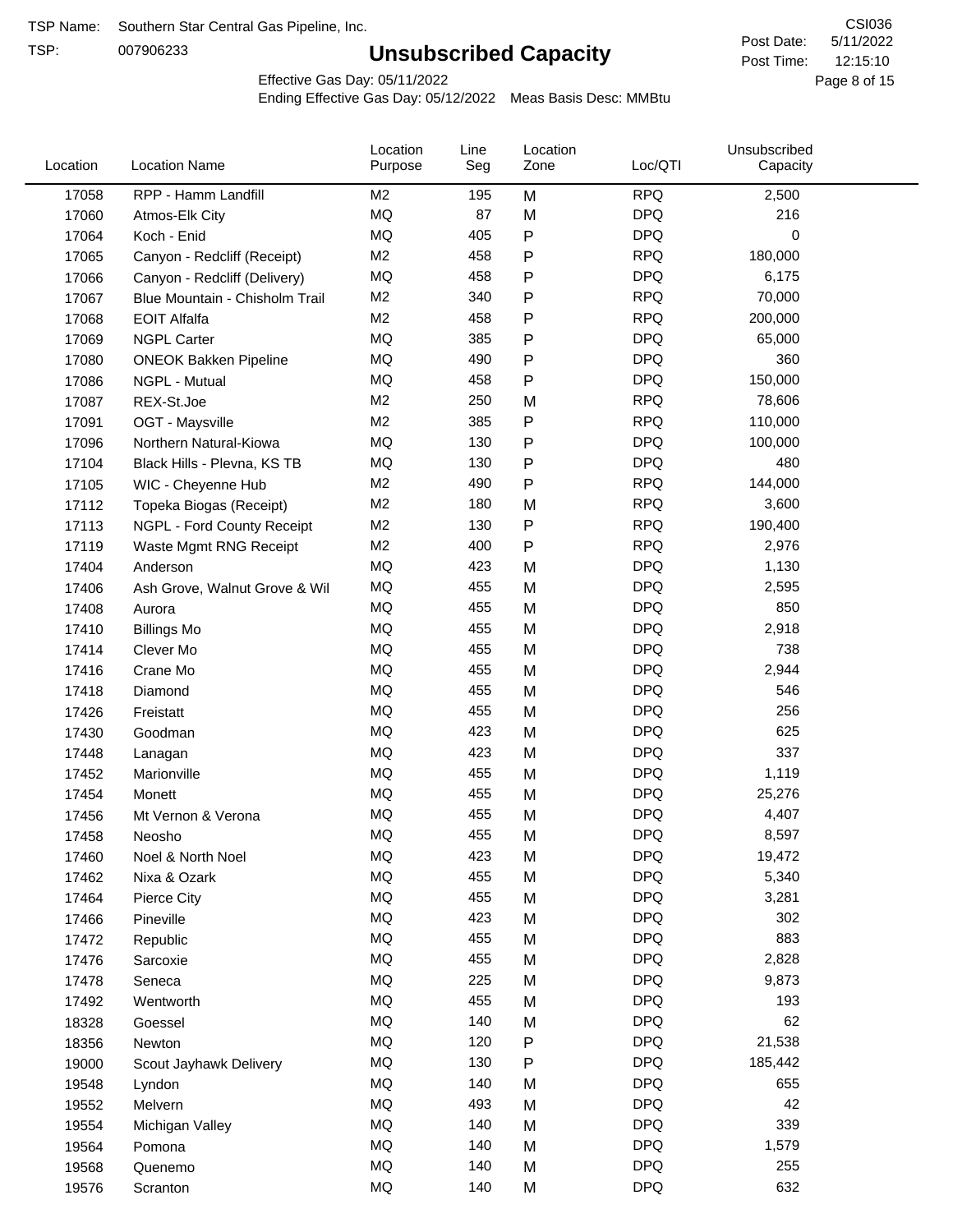TSP:

# **Unsubscribed Capacity**

5/11/2022 Page 9 of 15 12:15:10 CSI036 Post Date: Post Time:

Effective Gas Day: 05/11/2022

| Location | <b>Location Name</b>  | Location<br>Purpose | Line<br>Seg | Location<br>Zone | Loc/QTI    | Unsubscribed<br>Capacity |  |
|----------|-----------------------|---------------------|-------------|------------------|------------|--------------------------|--|
| 19608    | <b>Baldwin</b>        | <b>MQ</b>           | 180         | M                | <b>DPQ</b> | 2,754                    |  |
| 19620    | Edgerton              | <b>MQ</b>           | 190         | M                | <b>DPQ</b> | 14                       |  |
| 19628    | Gardner               | MQ                  | 190         | M                | <b>DPQ</b> | 2,755                    |  |
| 19648    | Lecompton             | <b>MQ</b>           | 180         | M                | <b>DPQ</b> | 109                      |  |
| 19650    | Le Loup               | <b>MQ</b>           | 190         | M                | <b>DPQ</b> | 37                       |  |
| 19660    | Ottawa                | MQ                  | 493         | M                | <b>DPQ</b> | 6,129                    |  |
| 19664    | Perry                 | <b>MQ</b>           | 180         | M                | <b>DPQ</b> | 407                      |  |
| 19666    | Princeton             | MQ                  | 496         | M                | <b>DPQ</b> | 130                      |  |
| 19672    | Richmond              | <b>MQ</b>           | 496         | M                | <b>DPQ</b> | 374                      |  |
| 19676    | Scipio                | MQ                  | 496         | M                | <b>DPQ</b> | 27                       |  |
| 19678    | Somerset & Rural      | MQ                  | 235         | M                | <b>DPQ</b> | 291                      |  |
| 19684    | Tonganoxie            | <b>MQ</b>           | 195         | M                | <b>DPQ</b> | 7,420                    |  |
| 19690    | Wellsville            | MQ                  | 190         | M                | <b>DPQ</b> | 2,007                    |  |
| 20709    | <b>Bronson Etc</b>    | <b>MQ</b>           | 95          | M                | <b>DPQ</b> | 360                      |  |
| 20712    | Carlyle               | <b>MQ</b>           | 495         | M                | <b>DPQ</b> | 26                       |  |
| 20714    | Cherryvale            | <b>MQ</b>           | 495         | M                | <b>DPQ</b> | 586                      |  |
| 20716    | Colony                | MQ                  | 50          | M                | <b>DPQ</b> | 2,347                    |  |
| 20720    | Dennis                | <b>MQ</b>           | 495         | M                | <b>DPQ</b> | 54                       |  |
| 20725    | Erie                  | <b>MQ</b>           | 495         | M                | <b>DPQ</b> | 409                      |  |
| 20730    | Gas City & La Harpe   | MQ                  | 495         | M                | <b>DPQ</b> | 1,457                    |  |
| 20764    | Parsons               | <b>MQ</b>           | 495         | M                | <b>DPQ</b> | 19,497                   |  |
| 20766    | Petrolia              | MQ                  | 495         | M                | <b>DPQ</b> | 18                       |  |
| 20768    | Piqua                 | <b>MQ</b>           | 220         | M                | <b>DPQ</b> | 84                       |  |
| 20775    | South Mound           | <b>MQ</b>           | 495         | M                | <b>DPQ</b> | 45                       |  |
| 20785    | Thayer                | MQ                  | 495         | M                | <b>DPQ</b> | 88                       |  |
| 20788    | Walnut & St Paul      | MQ                  | 95          | M                | <b>DPQ</b> | 658                      |  |
| 20792    | Welda                 | <b>MQ</b>           | 495         | M                | <b>DPQ</b> | 1,122                    |  |
| 21008    | <b>Baxter Springs</b> | MQ                  | 225         | M                | <b>DPQ</b> | 1,830                    |  |
| 21015    | Columbus              | MQ                  | 260         | M                | <b>DPQ</b> | 2,639                    |  |
| 21018    | Crestline             | <b>MQ</b>           | 260         | M                | <b>DPQ</b> | 156                      |  |
| 21021    | Fort Scott            | <b>MQ</b>           | 95          | M                | <b>DPQ</b> | 31,139                   |  |
| 21024    | Galena & Empire City  | <b>MQ</b>           | 260         | M                | <b>DPQ</b> | 3,023                    |  |
| 21048    | Lowell                | MQ                  | 225         | M                | <b>DPQ</b> | 52                       |  |
| 21055    | N Riverton            | MQ                  | 260         | M                | <b>DPQ</b> | 148                      |  |
| 21060    | Oswego                | <b>MQ</b>           | 260         | M                | <b>DPQ</b> | 2,588                    |  |
| 21080    | Treece                | MQ                  | 225         | M                | <b>DPQ</b> | 473                      |  |
| 23576    | St Joseph             | MQ                  | 250         | M                | <b>DPQ</b> | 88,184                   |  |
| 24228    | Grantville            | MQ                  | 180         | M                | <b>DPQ</b> | 207                      |  |
| 24252    | Meriden               | MQ                  | 180         | M                | <b>DPQ</b> | 177                      |  |
| 24276    | Shawnee Heights       | MQ                  | 180         | M                | <b>DPQ</b> | 696                      |  |
| 24280    | Topeka                | MQ                  | 180         | M                | <b>DPQ</b> | 152,652                  |  |
| 26304    | Alma                  | MQ                  | 425         | M                | <b>DPQ</b> | 95                       |  |
| 26308    | Blackburn             | MQ                  | 425         | M                | <b>DPQ</b> | 163                      |  |
| 26312    | Carrollton            | <b>MQ</b>           | 425         | M                | <b>DPQ</b> | 2,523                    |  |
| 26314    | Concordia             | <b>MQ</b>           | 425         | M                | <b>DPQ</b> | 1,576                    |  |
| 26316    | Corder                | MQ                  | 425         | M                | <b>DPQ</b> | 11                       |  |
| 26325    | Emma                  | MQ                  | 425         | M                | <b>DPQ</b> | 206                      |  |
| 26332    | Higginsville          | MQ                  | 425         | M                | <b>DPQ</b> | 28,860                   |  |
| 26344    | Knobnoster            | <b>MQ</b>           | 235         | M                | <b>DPQ</b> | 16,700                   |  |
|          |                       |                     |             |                  |            |                          |  |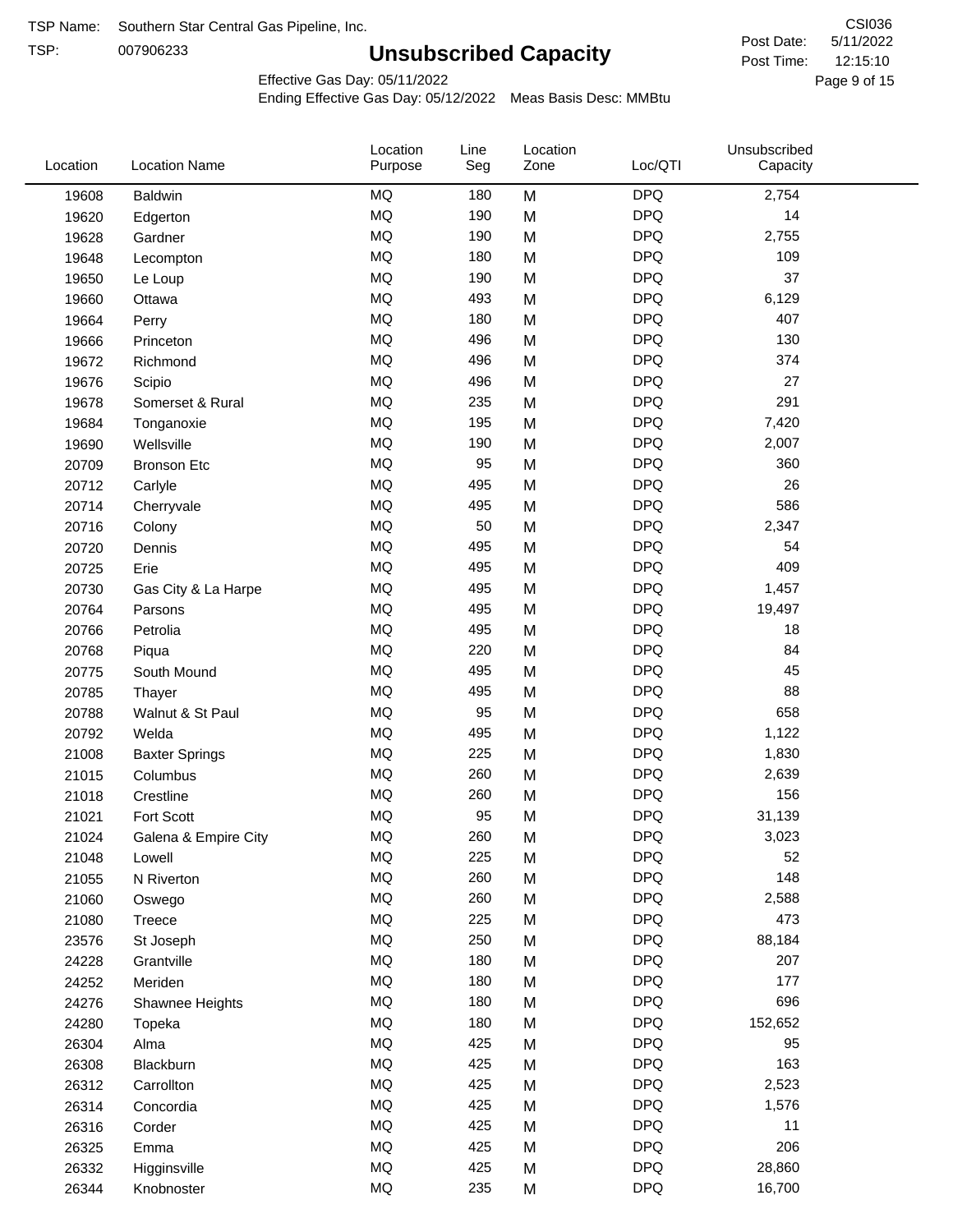TSP:

# **Unsubscribed Capacity**

5/11/2022 Page 10 of 15 12:15:10 CSI036 Post Date: Post Time:

Effective Gas Day: 05/11/2022

| Location | <b>Location Name</b>          | Location<br>Purpose | Line<br>Seg | Location<br>Zone | Loc/QTI    | Unsubscribed<br>Capacity |  |
|----------|-------------------------------|---------------------|-------------|------------------|------------|--------------------------|--|
| 26348    | La Monte                      | MQ                  | 235         | M                | <b>DPQ</b> | 111                      |  |
| 26352    | Mt Leonard                    | MQ                  | 425         | M                | <b>DPQ</b> | 167                      |  |
| 26356    | Norborne                      | <b>MQ</b>           | 425         | M                | <b>DPQ</b> | 1,901                    |  |
| 26376    | Slater                        | MQ                  | 425         | M                | <b>DPQ</b> | 471                      |  |
| 26378    | <b>Sweet Springs</b>          | MQ                  | 425         | M                | <b>DPQ</b> | 584                      |  |
| 26392    | Warrensburg                   | <b>MQ</b>           | 235         | M                | <b>DPQ</b> | 10,551                   |  |
| 26394    | Waverly                       | MQ                  | 425         | M                | <b>DPQ</b> | 378                      |  |
| 27015    | <b>Belle Plaine</b>           | <b>MQ</b>           | 333         | P                | <b>DPQ</b> | 150                      |  |
| 27020    | Bentley                       | MQ                  | 120         | P                | <b>DPQ</b> | 217                      |  |
| 27035    | Derby                         | <b>MQ</b>           | 120         | ${\sf P}$        | <b>DPQ</b> | 7,759                    |  |
| 27040    | Andover                       | <b>MQ</b>           | 300         | M                | <b>DPQ</b> | 166                      |  |
| 27050    | Haysville                     | MQ                  | 120         | ${\sf P}$        | <b>DPQ</b> | 9,455                    |  |
| 27060    | Mulvane                       | <b>MQ</b>           | 120         | $\sf P$          | <b>DPQ</b> | 9,778                    |  |
| 27065    | Rose Hill                     | <b>MQ</b>           | 295         | ${\sf P}$        | <b>DPQ</b> | 5,386                    |  |
| 27070    | Sedgwick                      | <b>MQ</b>           | 120         | P                | <b>DPQ</b> | 7,149                    |  |
| 27080    | Udall                         | MQ                  | 333         | P                | <b>DPQ</b> | 538                      |  |
| 27085    | <b>Valley Center</b>          | MQ                  | 120         | $\mathsf{P}$     | <b>DPQ</b> | 51,875                   |  |
| 27092    | Wichita                       | <b>MQ</b>           | 120         | P                | <b>DPQ</b> | 259,947                  |  |
| 29001    | Atchison                      | MQ                  | 90          | M                | <b>DPQ</b> | 20,786                   |  |
| 29002    | Emporia                       | MQ                  | 140         | M                | <b>DPQ</b> | 15,524                   |  |
| 29003    | Leavenworth                   | MQ                  | 195         | M                | <b>DPQ</b> | 14,939                   |  |
| 29005    | Effingham                     | <b>MQ</b>           | 90          | M                | <b>DPQ</b> | 269                      |  |
| 30804    | Abbyville                     | <b>MQ</b>           | 130         | P                | <b>DPQ</b> | 195                      |  |
| 34612    | Altamont                      | <b>MQ</b>           | 260         | M                | <b>DPQ</b> | 119                      |  |
| 35013    | Americus                      | MQ                  | 140         | M                | <b>DPQ</b> | 31                       |  |
| 35515    | <b>ANR Alden</b>              | MQ                  | 490         | ${\sf P}$        | <b>DPQ</b> | 135,571                  |  |
| 36918    | Argonia                       | <b>MQ</b>           | 120         | P                | <b>DPQ</b> | 15                       |  |
| 37100    | Wynona                        | <b>MQ</b>           | 334         | P                | <b>DPQ</b> | 0                        |  |
| 37118    | Hominy                        | MQ                  | 357         | P                | <b>DPQ</b> | 1,960                    |  |
| 37172    | <b>Black Hills Hutchinson</b> | MQ                  | 130         | P                | <b>DPQ</b> | 15,360                   |  |
| 37175    | EGT Jane - Delivery           | <b>MQ</b>           | 423         | M                | <b>DPQ</b> | 216,201                  |  |
| 38021    | Auburn                        | MQ                  | 180         | M                | <b>DPQ</b> | 756                      |  |
| 38522    | <b>Avant Utilities</b>        | MQ                  | 357         | P                | <b>DPQ</b> | 157                      |  |
| 41709    | <b>Billings</b>               | $\sf{MQ}$           | 380         | P                | <b>DPQ</b> | 2,032                    |  |
| 42915    | Springfield                   | MQ                  | 455         | M                | <b>DPQ</b> | 698,615                  |  |
| 44021    | Burlingame                    | MQ                  | 140         | M                | <b>DPQ</b> | 1,686                    |  |
| 44121    | Alfalfa City Ok               | MQ                  | 315         | P                | <b>DPQ</b> | 394                      |  |
| 45301    | Cassoday                      | MQ                  | 140         | M                | <b>DPQ</b> | 0                        |  |
| 46608    | Chanute                       | $\sf{MQ}$           | 495         | M                | <b>DPQ</b> | 51,665                   |  |
| 46809    | Florence                      | MQ                  | 140         | M                | <b>DPQ</b> | 1,001                    |  |
| 47412    | Cleveland                     | MQ                  | 357         | P                | <b>DPQ</b> | 1,569                    |  |
| 47641    | CIG Riner                     | MQ                  | 490         | P                | <b>DPQ</b> | 62,965                   |  |
| 48015    | Bourbon County, KS            | $\sf{MQ}$           | 95          | M                | <b>DPQ</b> | 4,627                    |  |
| 48301    | Copan                         | MQ                  | 497         | P                | <b>DPQ</b> | 358                      |  |
| 55502    | Danville                      | MQ                  | 120         | P                | <b>DPQ</b> | 166                      |  |
| 56601    | Denison                       | MQ                  | 90          | M                | <b>DPQ</b> | 79                       |  |
| 58518    | Drumright                     | MQ                  | 390         | P                | <b>DPQ</b> | 4,485                    |  |
| 60706    | Peckham                       | $\sf{MQ}$           | 117         | M                | <b>DPQ</b> | 67                       |  |
| 62810    | Black Hills - Enterprise TB   | MQ                  | 130         | P                | <b>DPQ</b> | 990                      |  |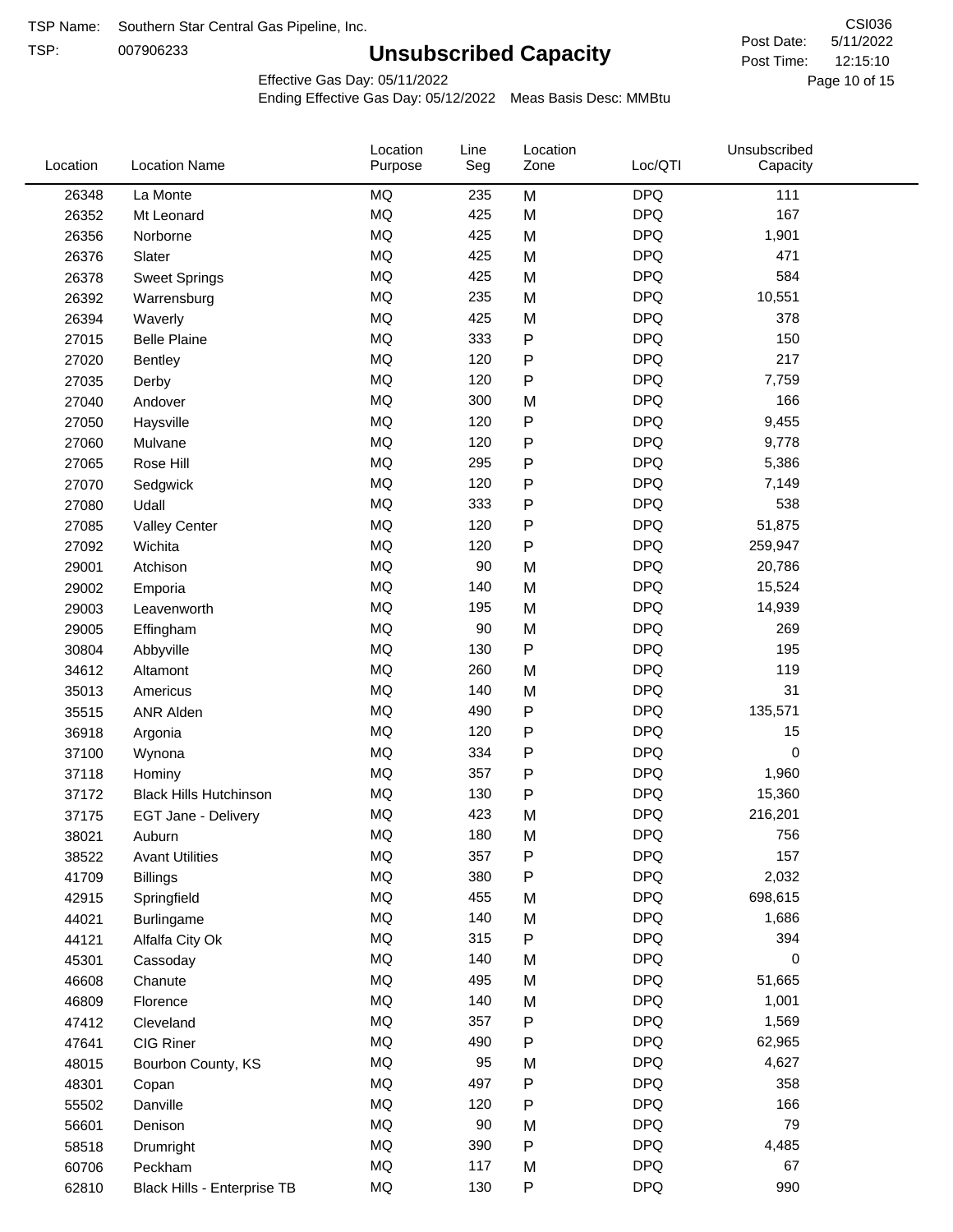TSP:

# **Unsubscribed Capacity**

5/11/2022 Page 11 of 15 12:15:10 CSI036 Post Date: Post Time:

Effective Gas Day: 05/11/2022

| Location | <b>Location Name</b>          | Location<br>Purpose | Line<br>Seg | Location<br>Zone | Loc/QTI    | Unsubscribed<br>Capacity |  |
|----------|-------------------------------|---------------------|-------------|------------------|------------|--------------------------|--|
| 63919    | Eskridge                      | <b>MQ</b>           | 140         | M                | <b>DPQ</b> | 820                      |  |
| 68015    | Ford                          | MQ                  | 130         | P                | <b>DPQ</b> | 424                      |  |
| 68518    | Freedom                       | <b>MQ</b>           | 315         | P                | <b>DPQ</b> | 12                       |  |
| 70408    | <b>Garnett KS</b>             | <b>MQ</b>           | 496         | M                | <b>DPQ</b> | 15,099                   |  |
| 70610    | Gate                          | MQ                  | 315         | P                | <b>DPQ</b> | 63                       |  |
| 74416    | Pocasset                      | MQ                  | 340         | P                | <b>DPQ</b> | 96                       |  |
| 77118    | Granby                        | <b>MQ</b>           | 455         | M                | <b>DPQ</b> | 816                      |  |
| 77308    | Bonner Springs Ks             | <b>MQ</b>           | 190         | M                | <b>DPQ</b> | 7,104                    |  |
| 77512    | Eureka, Toronto & Neal        | MQ                  | 140         | M                | <b>DPQ</b> | 2,306                    |  |
| 77705    | Anthony                       | MQ                  | 120         | P                | <b>DPQ</b> | 26,858                   |  |
| 80312    | <b>Hamilton Ks</b>            | MQ                  | 140         | M                | <b>DPQ</b> | 445                      |  |
| 80515    | Atmos - Strong Cty &          | <b>MQ</b>           | 140         | M                | <b>DPQ</b> | 27                       |  |
| 83418    | Howard Ks                     | <b>MQ</b>           | 498         | M                | <b>DPQ</b> | 3,629                    |  |
| 84021    | Humboldt Ks                   | <b>MQ</b>           | 495         | M                | <b>DPQ</b> | 4,390                    |  |
| 86717    | Iola Ks                       | MQ                  | 495         | M                | <b>DPQ</b> | 10,749                   |  |
| 96108    | <b>Black Hills - Lawrence</b> | <b>MQ</b>           | 180         | M                | <b>DPQ</b> | 45,466                   |  |
| 96912    | Kechi Ks                      | MQ                  | 120         | P                | <b>DPQ</b> | 150                      |  |
| 97112    | Copeland                      | MQ                  | 130         | Ρ                | <b>DPQ</b> | 15,628                   |  |
| 102512   | Lebo                          | MQ                  | 493         | M                | <b>DPQ</b> | 273                      |  |
| 103101   | Lenapah                       | <b>MQ</b>           | 225         | M                | <b>DPQ</b> | 249                      |  |
| 104615   | Liberal                       | <b>MQ</b>           | 260         | M                | <b>DPQ</b> | 204                      |  |
| 108119   | Ochelata                      | <b>MQ</b>           | 357         | P                | <b>DPQ</b> | 168                      |  |
| 108221   | Washington                    | <b>MQ</b>           | 497         | P                | <b>DPQ</b> | 395                      |  |
| 110412   | McLouth                       | <b>MQ</b>           | 170         | M                | <b>DPQ</b> | 113                      |  |
| 110908   | Mannford                      | MQ                  | 357         | P                | <b>DPQ</b> | 456                      |  |
| 113612   | Webb City, OK TB              | <b>MQ</b>           | 335         | P                | <b>DPQ</b> | 317                      |  |
| 113713   | Osage City Ok                 | MQ                  | 357         | P                | <b>DPQ</b> | 239                      |  |
| 113812   | Clinton & Leeton              | MQ                  | 235         | M                | <b>DPQ</b> | 21,928                   |  |
| 113852   | Marshall                      | <b>MQ</b>           | 425         | M                | <b>DPQ</b> | 14,581                   |  |
| 113856   | Nevada                        | <b>MQ</b>           | 95          | M                | <b>DPQ</b> | 9,333                    |  |
| 113864   | <b>Platte City</b>            | <b>MQ</b>           | 250         | M                | <b>DPQ</b> | 2,890                    |  |
| 113872   | Lexington-Richmond-Henrietta  | MQ                  | 425         | M                | <b>DPQ</b> | 3,022                    |  |
| 113876   | Sedalia                       | ΜQ                  | 235         | M                | <b>DPQ</b> | 26,188                   |  |
| 113880   | Tracy                         | MQ                  | 250         | M                | <b>DPQ</b> | 135                      |  |
| 113892   | Weston                        | MQ                  | 250         | M                | <b>DPQ</b> | 1,140                    |  |
| 118121   | Mulberry                      | MQ                  | 260         | M                | <b>DPQ</b> | 239                      |  |
| 118321   | Mulhall                       | MQ                  | 400         | ${\sf P}$        | <b>DPQ</b> | 150                      |  |
| 120000   | Spire                         | MQ                  | 235         | M                | <b>DPQ</b> | 13,115                   |  |
| 121110   | Neodesha                      | MQ                  | 495         | M                | <b>DPQ</b> | 6,410                    |  |
| 121315   | Neosho Rapids                 | $\sf{MQ}$           | 493         | M                | <b>DPQ</b> | 289                      |  |
| 121415   | <b>NGPL Barton</b>            | MQ                  | 490         | Ρ                | <b>DPQ</b> | 184,224                  |  |
| 121515   | <b>NGPL Ford</b>              | MQ                  | 130         | P                | <b>DPQ</b> | 269,500                  |  |
| 122715   | Afton-Fairland-Grove-Jay      | MQ                  | 225         | M                | <b>DPQ</b> | 6,793                    |  |
| 122915   | Norwich                       | MQ                  | 120         | Ρ                | <b>DPQ</b> | 124                      |  |
| 125315   | Oilton                        | MQ                  | 357         | Ρ                | <b>DPQ</b> | 1,130                    |  |
| 129311   | <b>ONG Harper County</b>      | MQ                  | 315         | Ρ                | <b>DPQ</b> | 7,083                    |  |
| 129712   | Olivet                        | MQ                  | 493         | M                | <b>DPQ</b> | 24                       |  |
| 130001   | Orlando                       | MQ                  | 400         | Ρ                | <b>DPQ</b> | 219                      |  |
| 132018   | Oronogo                       | $\sf{MQ}$           | 450         | M                | <b>DPQ</b> | 256                      |  |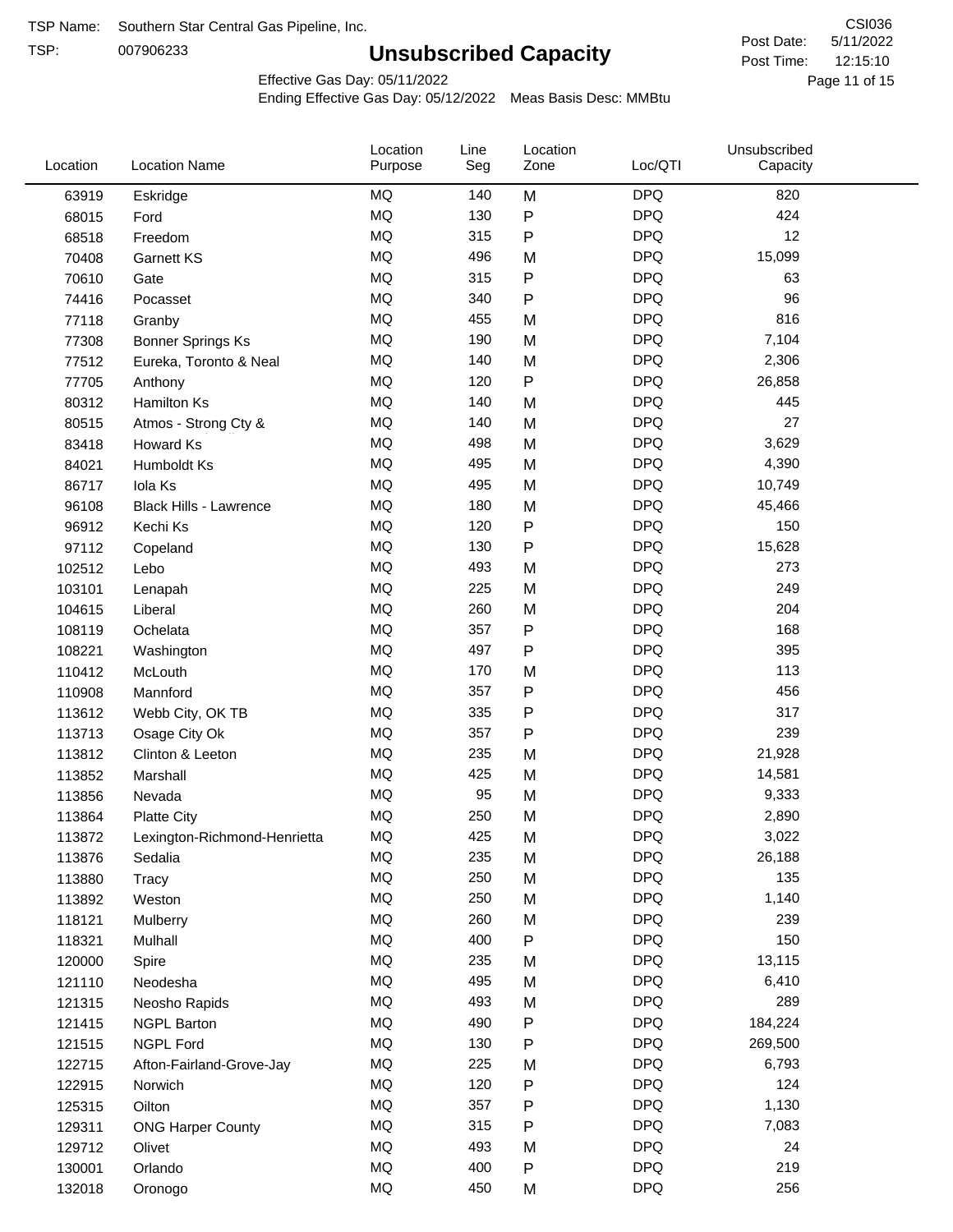TSP:

# **Unsubscribed Capacity**

5/11/2022 Page 12 of 15 12:15:10 CSI036 Post Date: Post Time:

Effective Gas Day: 05/11/2022

| Location | <b>Location Name</b>             | Location<br>Purpose | Line<br>Seg | Location<br>Zone | Loc/QTI    | Unsubscribed<br>Capacity |  |
|----------|----------------------------------|---------------------|-------------|------------------|------------|--------------------------|--|
| 132519   | Osage City Ks                    | MQ                  | 140         | M                | <b>DPQ</b> | 3,551                    |  |
| 135533   | <b>PEPL Princeton</b>            | MQ                  | 496         | M                | <b>DPQ</b> | 106,178                  |  |
| 135808   | Partridge                        | MQ                  | 130         | ${\sf P}$        | <b>DPQ</b> | 134                      |  |
| 136701   | <b>Black Hills Reno</b>          | <b>MQ</b>           | 130         | $\mathsf{P}$     | <b>DPQ</b> | 12,912                   |  |
| 137550   | <b>Black Hills South Wichita</b> | <b>MQ</b>           | 120         | $\mathsf{P}$     | <b>DPQ</b> | 18,975                   |  |
| 139712   | Plattsburg                       | <b>MQ</b>           | 250         | M                | <b>DPQ</b> | 1,764                    |  |
| 145950   | Merino                           | <b>MQ</b>           | 490         | $\mathsf{P}$     | <b>DPQ</b> | 156                      |  |
| 150418   | Ramona                           | <b>MQ</b>           | 357         | $\mathsf{P}$     | <b>DPQ</b> | 396                      |  |
| 151525   | Reading                          | <b>MQ</b>           | 140         | M                | <b>DPQ</b> | 20                       |  |
| 154501   | Nelagoney                        | <b>MQ</b>           | 334         | $\mathsf{P}$     | <b>DPQ</b> | 179                      |  |
| 157025   | Severy                           | MQ                  | 498         | M                | <b>DPQ</b> | 142                      |  |
| 163100   | Superior                         | MQ                  | 265         | M                | <b>DPQ</b> | 336                      |  |
| 164725   | Sylvia                           | MQ                  | 130         | $\mathsf{P}$     | <b>DPQ</b> | 141                      |  |
| 168112   | Transwestern Canadian - Del.     | <b>MQ</b>           | 458         | $\mathsf{P}$     | <b>DPQ</b> | 230,000                  |  |
| 168612   | Chetopa & Rural                  | <b>MQ</b>           | 260         | M                | <b>DPQ</b> | 678                      |  |
| 168620   | Edna & Bartlett                  | <b>MQ</b>           | 260         | M                | <b>DPQ</b> | 248                      |  |
| 172812   | Conner Area                      | MQ                  | 195         | M                | <b>DPQ</b> | 139                      |  |
| 172820   | Easton & Lowemont                | MQ                  | 195         | M                | <b>DPQ</b> | 223                      |  |
| 172822   | Savonburg & Elsmore              | MQ                  | 95          | M                | <b>DPQ</b> | 600                      |  |
| 172828   | <b>Fall River</b>                | <b>MQ</b>           | 498         | M                | <b>DPQ</b> | 378                      |  |
| 172832   | Galesburg                        | MQ                  | 495         | M                | <b>DPQ</b> | 191                      |  |
| 172834   | Atmos Energy - Olathe            | MQ                  | 190         | M                | <b>DPQ</b> | 23,240                   |  |
| 172836   | Havana                           | <b>MQ</b>           | 117         | M                | <b>DPQ</b> | 54                       |  |
| 172838   | Hillsdale                        | <b>MQ</b>           | 235         | M                | <b>DPQ</b> | 202                      |  |
| 172844   | Jarbalo                          | <b>MQ</b>           | 170         | M                | <b>DPQ</b> | 146                      |  |
| 172848   | Kickapoo                         | MQ                  | 250         | M                | <b>DPQ</b> | 241                      |  |
| 172855   | Liberty                          | <b>MQ</b>           | 260         | M                | <b>DPQ</b> | 2,880                    |  |
| 172857   | Linwood                          | <b>MQ</b>           | 195         | M                | <b>DPQ</b> | 330                      |  |
| 172860   | Mc Cune                          | <b>MQ</b>           | 260         | M                | <b>DPQ</b> | 242                      |  |
| 172862   | Moorehead                        | <b>MQ</b>           | 495         | M                | <b>DPQ</b> | 32                       |  |
| 172864   | Moorehead Rural                  | MQ                  | 495         | M                | <b>DPQ</b> | 1,014                    |  |
| 172866   | Mound Valley                     | MQ                  | 260         | M                | <b>DPQ</b> | 101                      |  |
| 172870   | Niotaze                          | MQ                  | 117         | M                | <b>DPQ</b> | 351                      |  |
| 172880   | Pleasant Valley                  | $\sf{MQ}$           | 180         | M                | <b>DPQ</b> | 24                       |  |
| 172885   | Reno Area                        | MQ                  | 195         | M                | <b>DPQ</b> | 36                       |  |
| 172892   | Wyandotte                        | MQ                  | 190         | M                | <b>DPQ</b> | 10,018                   |  |
| 172944   | Coffeyville Area                 | MQ                  | 260         | M                | <b>DPQ</b> | 138,016                  |  |
| 173214   | Uniontown                        | MQ                  | 95          | M                | <b>DPQ</b> | 276                      |  |
| 176819   | Viola                            | MQ                  | 120         | $\mathsf{P}$     | <b>DPQ</b> | 120                      |  |
| 180311   | Wakita                           | MQ                  | 315         | $\mathsf{P}$     | <b>DPQ</b> | 74                       |  |
| 181013   | Walton                           | MQ                  | 140         | M                | <b>DPQ</b> | 138                      |  |
| 181715   | Wann                             | MQ                  | 225         | M                | <b>DPQ</b> | 65                       |  |
| 223001   | Atchison Eng Defense Ind Plt     | $\sf{MQ}$           | 90          | M                | <b>DPQ</b> | 137                      |  |
| 224501   | <b>ICI Chemical Plant</b>        | MQ                  | 450         | M                | <b>DPQ</b> | 1,880                    |  |
| 225001   | Augusta Sewage Plant             | MQ                  | 295         | $\mathsf{P}$     | <b>DPQ</b> | 63                       |  |
| 243501   | <b>Beech Aircraft Plant</b>      | MQ                  | 120         | $\mathsf{P}$     | <b>DPQ</b> | 5,725                    |  |
| 253001   | Roenbaugh Lease Irrigation       | MQ                  | 130         | ${\sf P}$        | <b>DPQ</b> | 107                      |  |
| 266001   | Boeing No 2 Plant                | MQ                  | 120         | ${\sf P}$        | <b>DPQ</b> | 16,419                   |  |
| 274001   | Pleasant Valley Irr.             | MQ                  | 130         | ${\sf P}$        | <b>DPQ</b> | 233                      |  |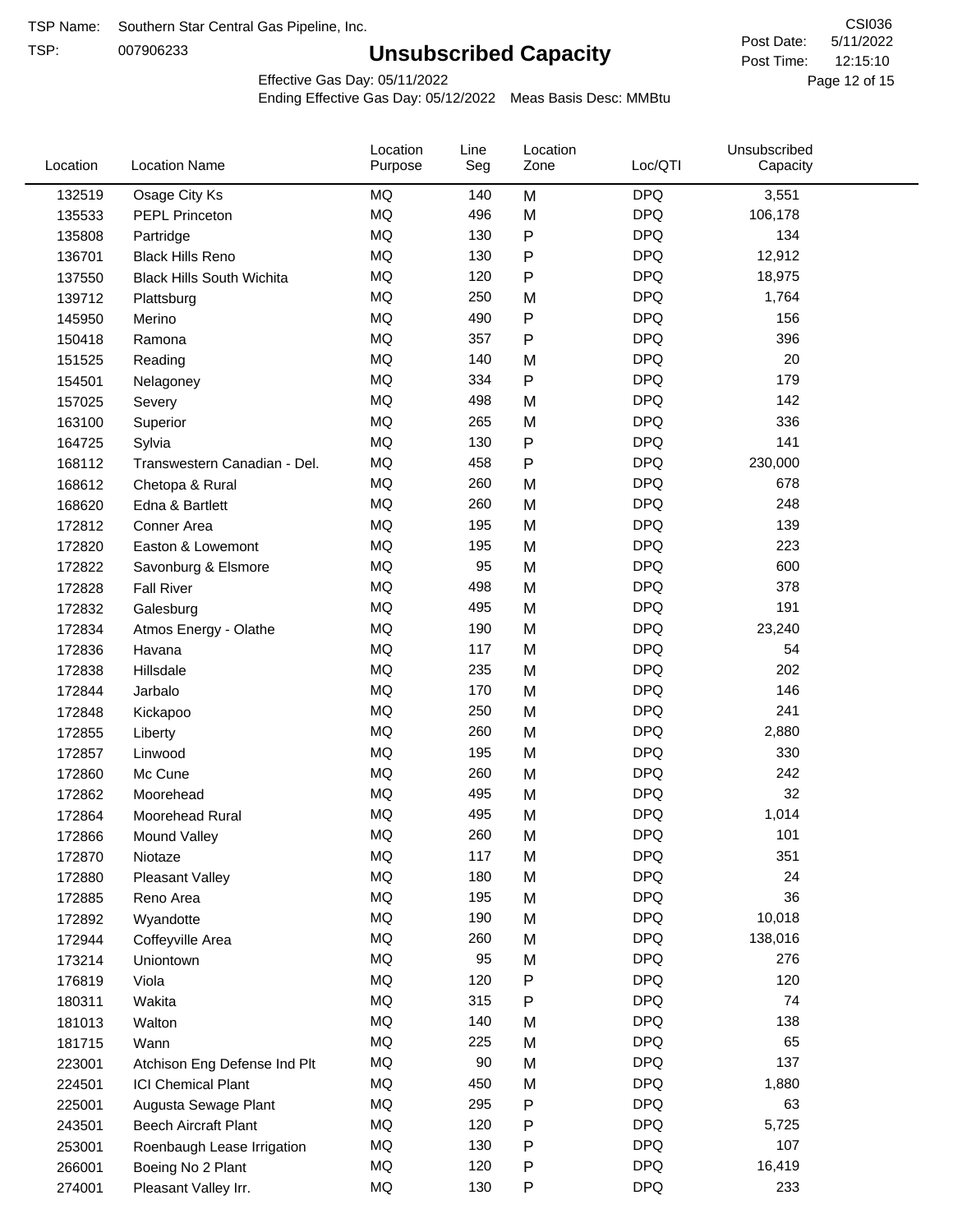TSP:

# **Unsubscribed Capacity**

5/11/2022 Page 13 of 15 12:15:10 CSI036 Post Date: Post Time:

Effective Gas Day: 05/11/2022

| Location | <b>Location Name</b>            | Location<br>Purpose | Line<br>Seg | Location<br>Zone | Loc/QTI    | Unsubscribed<br>Capacity |  |
|----------|---------------------------------|---------------------|-------------|------------------|------------|--------------------------|--|
| 285501   | <b>Buildex Haydite Plant</b>    | MQ                  | 250         | M                | <b>DPQ</b> | 8,075                    |  |
| 290301   | So Ks & Ok Rr Depot Store &     | MQ                  | 177         | M                | <b>DPQ</b> | 2                        |  |
| 297501   | Cargill Salt                    | MQ                  | 315         | P                | <b>DPQ</b> | 639                      |  |
| 298001   | Carlson Prodts Mfg Plant        | <b>MQ</b>           | 120         | Ρ                | <b>DPQ</b> | 185                      |  |
| 303701   | Central Plain Feedyard          | MQ                  | 315         | P                | <b>DPQ</b> | 151                      |  |
| 310001   | Church SW Irrigation            | MQ                  | 130         | P                | <b>DPQ</b> | 60                       |  |
| 329401   | Phillips 66 Ponca City Refinery | MQ                  | 335         | P                | <b>DPQ</b> | 10,000                   |  |
| 332501   | Lawrence Plt Atmos              | MQ                  | 195         | M                | <b>DPQ</b> | 64,427                   |  |
| 334101   | Copeland RE Irrigation          | MQ                  | 130         | P                | <b>DPQ</b> | 60                       |  |
| 354001   | Derstein Irrigation             | MQ                  | 130         | Ρ                | <b>DPQ</b> | 60                       |  |
| 355001   | Detrixhe S Irrigation           | MQ                  | 458         | P                | <b>DPQ</b> | 66                       |  |
| 363001   | Wilroads Irrigation             | MQ                  | 130         | Ρ                | <b>DPQ</b> | 534                      |  |
| 378501   | <b>Empire Riverton</b>          | MQ                  | 260         | M                | <b>DPQ</b> | 32,727                   |  |
| 378502   | <b>Empire Energy Center</b>     | MQ                  | 455         | M                | <b>DPQ</b> | 99,068                   |  |
| 378503   | <b>Empire Stateline South</b>   | MQ                  | 260         | M                | <b>DPQ</b> | 35,000                   |  |
| 378504   | <b>Empire Stateline North</b>   | MQ                  | 260         | M                | <b>DPQ</b> | 61,589                   |  |
| 383501   | <b>FMC Chemical Plant</b>       | MQ                  | 195         | M                | <b>DPQ</b> | 4,709                    |  |
| 385001   | Farley Machine Shop             | MQ                  | 45          | P                | <b>DPQ</b> | 61                       |  |
| 387001   | PCS Phosphate                   | MQ                  | 260         | M                | <b>DPQ</b> | 1,255                    |  |
| 388001   | Dodge City Plt Koch Nitrogen    | MQ                  | 130         | P                | <b>DPQ</b> | 53,235                   |  |
| 411501   | Gaines FD Burkett Lease         | MQ                  | 140         | M                | <b>DPQ</b> | 262                      |  |
| 428601   | Glacier Mckee-Miller-Thrall-Ma  | MQ                  | 140         | M                | <b>DPQ</b> | 126                      |  |
| 433001   | Goodyear Topeka Tire Plant      | MQ                  | 180         | M                | <b>DPQ</b> | 5,724                    |  |
| 435501   | <b>Gospel Church Building</b>   | MQ                  | 195         | M                | <b>DPQ</b> | $\overline{2}$           |  |
| 441300   | Kansas Hugoton                  | 7S                  | 130         | P                | SGQ        | 54,555                   |  |
| 442350   | Sedalia @ Ottawa                | 7S                  | 235         | M                | SGQ        | 904                      |  |
| 442351   | Little Mo                       | 7S                  | 235         | M                | SGQ        | 0                        |  |
| 443150   | <b>Straight Blackwell</b>       | 7S                  | 315         | P                | SGQ        | 0                        |  |
| 443151   | Waynoka Lateral                 | 7S                  | 315         | P                | SGQ        | 102,337                  |  |
| 443152   | Straight Blackwell @ Beaver     | 7S                  | 315         | Ρ                | SGQ        | 47,725                   |  |
| 443800   | <b>Edmond Blackwell</b>         | 7S                  | 380         | Ρ                | SGQ        | 284                      |  |
| 443851   | LS385 Delivery Constraint       | 7S                  | 385         | P                | SGQ        | 134,541                  |  |
| 444001   | West Edmond                     | 7S                  | 400         | P                | SGQ        | 2,440                    |  |
| 444003   | South Maysville Delivery        | 7S                  | 400         | P                | SGQ        | 105,412                  |  |
| 444550   | Saginaw CS Area Deliveries      | 7S                  | 455         | M                | SGQ        | 71,239                   |  |
| 444580   | Canadian Blackwell              | 7S                  | 458         | P                | SGQ        | 0                        |  |
| 444581   | Canadian Blackwell @            | 7S                  | 458         | Ρ                | SGQ        | 104,611                  |  |
| 444582   | Canadian Blackwell @ Mutual     | 7S                  | 458         | P                | SGQ        | 0                        |  |
| 444901   | Rawlins Hesston Delivery        | 7S                  | 490         | Ρ                | SGQ        | 121,424                  |  |
| 444902   | <b>Riner Delivery</b>           | 7S                  | 490         | Ρ                | SGQ        | 184,693                  |  |
| 445538   | Montezuma CS                    | MV                  | 130         | Ρ                | <b>MLQ</b> | 56,201                   |  |
| 445569   | <b>Riner CS</b>                 | MV                  | 490         | Ρ                | <b>MLQ</b> | 1,000                    |  |
| 445577   | Levant CS                       | MV                  | 490         | Ρ                | <b>MLQ</b> | 1,384                    |  |
| 449003   | Edmond CS w/o OK                | MV                  | 400         | Ρ                | <b>MLQ</b> | 1,763                    |  |
| 462001   | <b>Heartland Cement Plant</b>   | MQ                  | 495         | M                | <b>DPQ</b> | 1,046                    |  |
| 465001   | Herzog Cont                     | MQ                  | 250         | M                | <b>DPQ</b> | 3,000                    |  |
| 495501   | Kanopolis Salt Plt Independent  | MQ                  | 265         | M                | <b>DPQ</b> | 61                       |  |
| 519501   | Richie/Ripley                   | MQ                  | 120         | P                | <b>DPQ</b> | 448                      |  |
| 522502   | Lawrence Power Plt              | MQ                  | 180         | M                | <b>DPQ</b> | 138,069                  |  |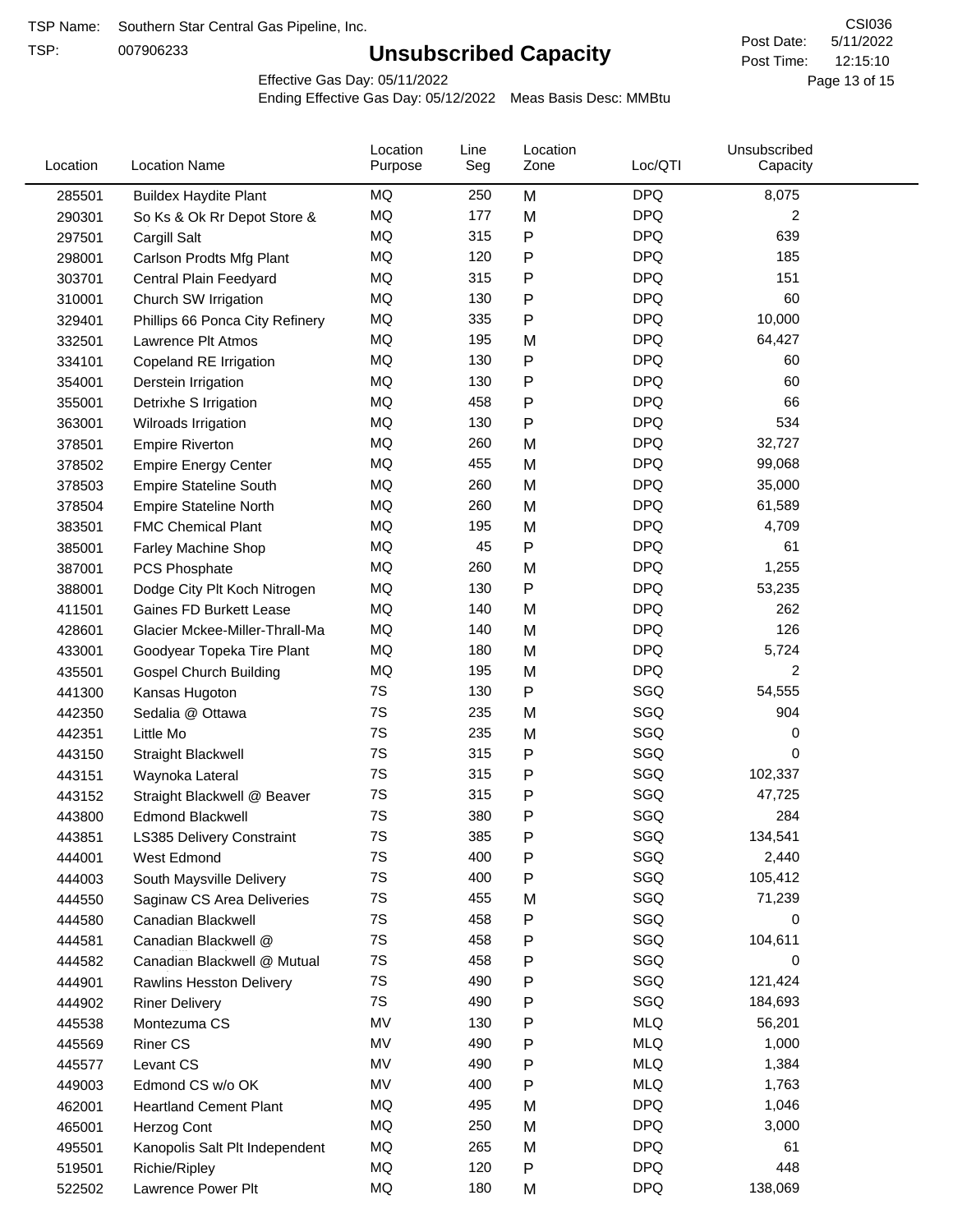TSP:

# **Unsubscribed Capacity**

5/11/2022 Page 14 of 15 12:15:10 CSI036 Post Date: Post Time:

Effective Gas Day: 05/11/2022

| Location | <b>Location Name</b>                     | Location<br>Purpose | Line<br>Seg | Location<br>Zone | Loc/QTI    | Unsubscribed<br>Capacity |  |
|----------|------------------------------------------|---------------------|-------------|------------------|------------|--------------------------|--|
| 526001   | Ks Pen Boiler                            | <b>MQ</b>           | 195         | M                | <b>DPQ</b> | 805                      |  |
| 526201   | Ks Pen Kitchen                           | MQ                  | 195         | M                | <b>DPQ</b> | 626                      |  |
| 527502   | <b>Black Hills- Lawrence Service</b>     | MQ                  | 195         | M                | <b>DPQ</b> | 46                       |  |
| 527701   | <b>Black Hills- Matfield Green</b>       | MQ                  | 140         | M                | <b>DPQ</b> | 61                       |  |
| 527702   | <b>Black Hills- Towanda Service</b>      | <b>MQ</b>           | 300         | M                | <b>DPQ</b> | 48                       |  |
| 527704   | <b>Black Hills-Wellington</b>            | MQ                  | 333         | P                | <b>DPQ</b> | 48                       |  |
| 527705   | <b>Black Hills- Belle Plaine Service</b> | MQ                  | 333         | Ρ                | <b>DPQ</b> | 84                       |  |
| 527706   | Black Hills- S Wichita                   | MQ                  | 120         | P                | <b>DPQ</b> | 5                        |  |
| 541001   | L&S Beckerview, Inc                      | MQ                  | 90          | M                | <b>DPQ</b> | 137                      |  |
| 544101   | Knight Feedlot                           | MQ                  | 265         | M                | <b>DPQ</b> | 138                      |  |
| 545801   | Jayhawk Chemical Plant                   | MQ                  | 260         | M                | <b>DPQ</b> | 2,313                    |  |
| 560001   | Leavenworth Co Shop Heating              | MQ                  | 195         | M                | <b>DPQ</b> | 10                       |  |
| 571001   | <b>Bunge Milling Grain Dryer</b>         | MQ                  | 90          | M                | <b>DPQ</b> | 2,354                    |  |
| 588701   | Lyons Wtr Pump Station                   | MQ                  | 45          | P                | <b>DPQ</b> | 61                       |  |
| 592501   | <b>MEC Machine Shop</b>                  | MQ                  | 177         | M                | <b>DPQ</b> | 186                      |  |
| 620001   | Langdon Pump Station                     | MQ                  | 130         | Ρ                | <b>DPQ</b> | 1,000                    |  |
| 630204   | Ralph Green Powerplant                   | MQ                  | 235         | M                | <b>DPQ</b> | 19,500                   |  |
| 633001   | Mo State School Higginsville             | MQ                  | 425         | M                | <b>DPQ</b> | 164                      |  |
| 640001   | Monarch Humboldt Cem Plt                 | MQ                  | 495         | M                | <b>DPQ</b> | 8,127                    |  |
| 654101   | Mull Farms Irrigation                    | MQ                  | 130         | P                | <b>DPQ</b> | 186                      |  |
| 707001   | Oxford Alfala Dehy Plant                 | MQ                  | 333         | P                | <b>DPQ</b> | 647                      |  |
| 709501   | <b>ONEOK Hutchinson Frac Plt</b>         | MQ                  | 130         | Ρ                | <b>DPQ</b> | 11,186                   |  |
| 719001   | Petrolite Wax Refinery                   | MQ                  | 357         | Ρ                | <b>DPQ</b> | 4,930                    |  |
| 720001   | Woolaroc Lodge Phillips F                | MQ                  | 357         | Ρ                | <b>DPQ</b> | 168                      |  |
| 725001   | Harrisonville Prod Phillips Pp           | MQ                  | 235         | M                | <b>DPQ</b> | 1,414                    |  |
| 725602   | Wichita Pump Sta Phillips Ppl            | MQ                  | 120         | P                | <b>DPQ</b> | 641                      |  |
| 731001   | Pines Int'l Dehy Plant                   | MQ                  | 195         | M                | <b>DPQ</b> | 273                      |  |
| 739001   | Danny D. & Susan J. Post                 | MQ                  | 130         | P                | <b>DPQ</b> | 60                       |  |
| 753501   | Quivira Country Club House               | MQ                  | 190         | M                | <b>DPQ</b> | 121                      |  |
| 753701   | <b>ONEOK Medford</b>                     | MQ                  | 458         | Ρ                | <b>DPQ</b> | 44,700                   |  |
| 813001   | Wineteer School 260                      | MQ                  | 295         | Ρ                | <b>DPQ</b> | 203                      |  |
| 813401   | Grant School 497                         | MQ                  | 195         | М                | <b>DPQ</b> | 45                       |  |
| 815401   | Minneha Grade School 259                 | ΜQ                  | 120         | Ρ                | <b>DPQ</b> | 185                      |  |
| 846001   | Smith D Irrigation                       | MQ                  | 265         | M                | <b>DPQ</b> | 61                       |  |
| 850001   | Snook M Irrigation                       | MQ                  | 130         | Ρ                | <b>DPQ</b> | 44                       |  |
| 865001   | Southwest Elect Mfg Plant                | MQ                  | 400         | Ρ                | <b>DPQ</b> | 394                      |  |
| 875001   | Stahl Spec Aluminum Alloy                | MQ                  | 235         | M                | <b>DPQ</b> | 4,936                    |  |
| 877001   | St Dept Boys Indust School               | MQ                  | 180         | M                | <b>DPQ</b> | 407                      |  |
| 910001   | <b>Total Ark City Oil Refinery</b>       | MQ                  | 333         | M                | <b>DPQ</b> | 203                      |  |
| 926501   | <b>Urschel DR Irrigation</b>             | MQ                  | 458         | P                | <b>DPQ</b> | 256                      |  |
| 928001   | Mcconnell Air Force Base                 | MQ                  | 295         | Ρ                | <b>DPQ</b> | 7,803                    |  |
| 929201   | Ft. Leavenworth Army Base                | MQ                  | 250         | M                | <b>DPQ</b> | 18,888                   |  |
| 932001   | Leavenworth Penitentiary                 | MQ                  | 250         | M                | <b>DPQ</b> | 3,206                    |  |
| 934201   | Va Admin Center                          | MQ                  | 195         | M                | <b>DPQ</b> | 6,827                    |  |
| 962001   | Sunflower Electric - Judson              | MQ                  | 130         | P                | <b>DPQ</b> | 70,924                   |  |
| 990001   | Yost LM Irrigation                       | MQ                  | 265         | M                | <b>DPQ</b> | 61                       |  |
| 999000   | PMI - Prod to Mkt Interface              | MQ                  | 909         | Ρ                | <b>DPQ</b> | 0                        |  |
| 999000   | PMI - Prod to Mkt Interface              | M <sub>2</sub>      | 909         | M                | <b>RPQ</b> | 0                        |  |
| 999001   | Rawlins-Hesston P/M Interface            | MQ                  | 490         | Ρ                | <b>DPQ</b> | 180,938                  |  |